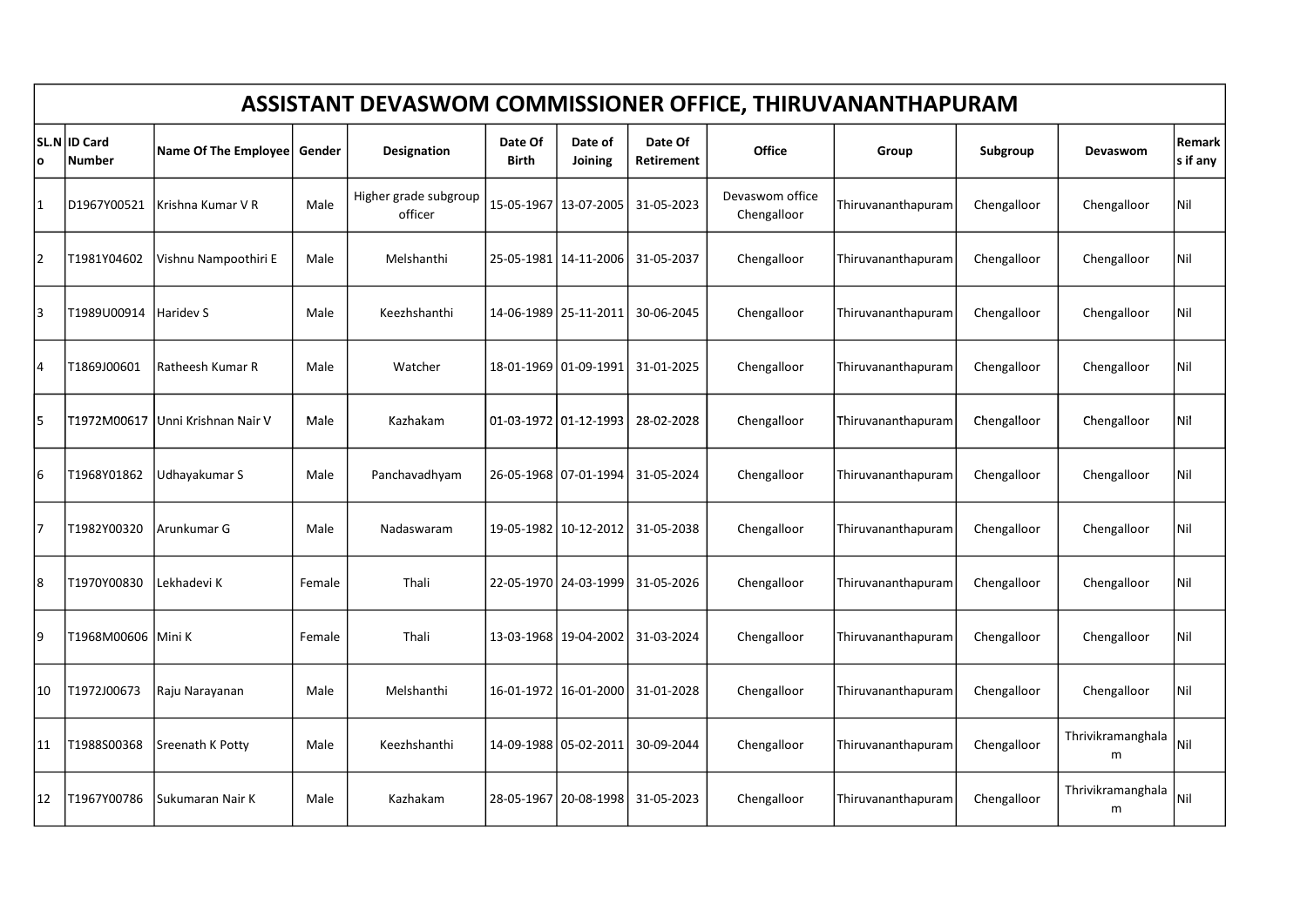| 13 | T1968Y00603             | Maya.L             | Female | Thali                                  | 30-05-1968   23-07-1999 | 31-05-2024                           | Chengalloor                  | Thiruvananthapuram | Chengalloor | Thrivikramanghala<br>m | Nil |
|----|-------------------------|--------------------|--------|----------------------------------------|-------------------------|--------------------------------------|------------------------------|--------------------|-------------|------------------------|-----|
| 14 | T1979N00524             | Ravi.P             | Male   | L.D.Clerk/2nd Grade<br>Subgroupofficer | 19-11-1979   20-05-2008 | 30-11-2035                           | Chenthitta<br>Devaswom       | Thiruvananthapuram | Chenthitta  | Chenthitta             | nil |
| 15 | T1975Y00800             | Vibhu Chandran.K.G | Male   | Kazhakom                               | 15-05-1975   19-09-2003 | 31-05-2031                           | Chenthitta<br>Devaswom       | Thiruvananthapuram | Chenthitta  | Chenthitta             | Nil |
| 16 | T1982Y00677             | Shiju.S            | Male   | Thakil                                 | 20-05-1982 06-12-2010   | 31-05-2038                           | Chenthitta<br>Devaswom       | Thiruvananthapuram | Chenthitta  | Chenthitta             | Nil |
| 17 | T1977C00768             | Rajesh.R.S         | Male   | Watcher                                | 18-10-1977   13-06-2003 | 31-10-2033                           | Chenthitta<br>Devaswom       | Thiruvananthapuram | Chenthitta  | Chenthitta             | Nil |
| 18 | T1978Y00671             | Biju.S             | Male   | Panchavadyam                           |                         | 22-05-1978   28-01-2000   31-05-2034 | Chenthitta<br>Devaswom       | Thiruvananthapuram | Chenthitta  | Chenthitta             | Nil |
| 19 | T1983J05118             | Gopan.R            | Male   | Thali                                  | 25-01-1983 09-05-2018   | 31-01-2039                           | Chenthitta<br>Devaswom       | Thiruvananthapuram | Chenthitta  | Chenthitta             | Nil |
| 20 | T1967Y00773             | Ganesan.R          | Male   | Nadaswaram                             | 21-05-1967   08-05-1987 | 31-05-2023                           | Chenthitta<br>Devaswom       | Thiruvananthapuram | Chenthitta  | Chenthitta             | Nil |
| 21 | T1970y00591             | Vasudevan Potty.J  | Male   | Shanthi                                | 26-05-1970 11-01-1996   | 31-05-2026                           | Chenthitta<br>Devaswom       | Thiruvananthapuram | Chenthitta  | Chenthitta             | Nil |
| 22 | T1978M00529 Jaiganesh.V |                    | Male   | Shanthi                                |                         | 23-03-1978 05-07-2000 31-03-2034     | Chenthitta<br>Devaswom       | Thiruvananthapuram | Chenthitta  | Chenthitta<br>Devaswom | Nil |
| 23 | T1978Y03005             | Swapna Kumar.A.S   | Male   | P.T.Kazhakom                           | 30-05-1978 09-02-2015   | 31-05-2034                           | Karakanteshwaram<br>Devaswom | Thiruvananthapuram | Chenthitta  | Karakanteshwaram   Nil |     |
| 24 | T1971A00560             | Bahulayan.R        | Male   | Watcher                                | 15-04-1971   24-07-1991 | 30-04-2027                           | Karakanteshwaram<br>Devaswom | Thiruvananthapuram | Chenthitta  | Karakanteshwaram Nil   |     |
| 25 |                         | 0 Madhusoodhanan.K | Male   | Shanthi                                | 02-01-1977   22-09-2010 | 31-01-2033                           | Karakanteshwaram<br>Devaswom | Thiruvananthapuram | Chenthitta  | Karakanteshwaram   Nil |     |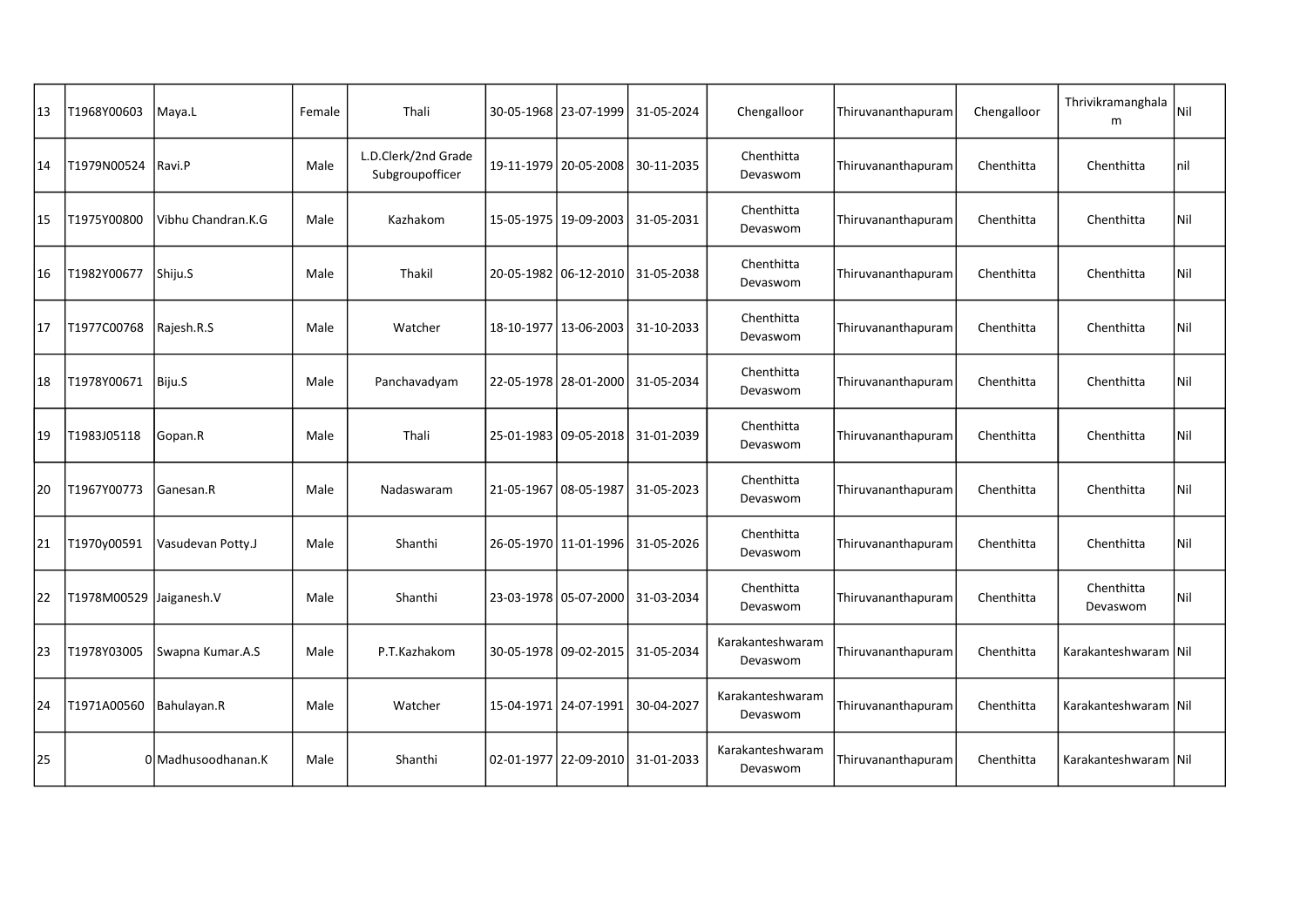| 26 |                          | T1967AOO622 P.Haridasanpotty         | Male   | Santhi                                                 | 10-04-1967   01-01-1989 | 30-04-2022                           | Chenthitta                                                 | Thiruvananthapuram | Chenthitta       | Sabhavathi       |  |
|----|--------------------------|--------------------------------------|--------|--------------------------------------------------------|-------------------------|--------------------------------------|------------------------------------------------------------|--------------------|------------------|------------------|--|
| 27 | D1967Y00624              | <b>ANIL KUMAR P</b>                  | Male   | <b>JUNIOR</b><br>SUPERINTENDENT /<br>SPECIAL GRADE SGO | 30-05-1967   01-09-1997 | 30-05-2023                           | <b>ASSISTANT</b><br>DEVASWOM<br><b>COMMISSIONER</b>        | Thiruvananthapuram | KOSHACODE        | KOSHACODE        |  |
| 28 | 110                      | A VASUDEVAN<br><b>NAMBOOTHIRI</b>    | Male   | MELSANTHI                                              | 21-02-1967   18-05-1995 | 31-05-2013                           | <b>ASSISTANT</b><br>DEVASWOM<br>COMMISSIONER               | Thiruvananthapuram | KOSHACODE        | KOSHACODE        |  |
| 29 | T1984M00292 IP S SREERAG |                                      | Male   | KEEZHSHANTI                                            |                         | 09-03-1984 01-09-2010 31-03-2040     | ASSISTANT<br><b>DEVASWOM</b><br><b>COMMISSIONER</b>        | Thiruvananthapuram | <b>KOSHACODE</b> | <b>KOSHACODE</b> |  |
| 30 | P1970F00774              | <b>HARI KUMARAN</b><br>NAMBOOTHIRI N | Male   | MELSHANTHI                                             | 21-02-1970   16-12-2002 | 28-02-2026                           | ASSISTANT<br>DEVASWOM<br>COMMISSIONER                      | Thiruvananthapuram | KOSHACODE        | KOSHACODE        |  |
| 31 | T1966Y00599              | lG PRAKASH                           | Male   | <b>WATCHER</b>                                         |                         | 25-05-1966   04-07-1993   31-05-2022 | <b>ASSISTANT</b><br>DEVASWOM<br>COMMISSIONER               | Thiruvananthapuram | <b>KOSHACODE</b> | KOSHACODE        |  |
| 32 | T1978Y03322              | S KRISHNA KUMAR                      | Male   | <b>WATCHER</b>                                         |                         | 16-05-1978   23-12-2016   31-05-2034 | <b>ASSISTANT</b><br>DEVASWOM<br>COMMISSIONER               | Thiruvananthapuram | KOSHACODE        | KOSHACODE        |  |
| 33 | T1970Y0035               | <b>SJAYA KUMAR</b>                   | Male   | KAZHAKAM                                               |                         | 05-05-1970   19-03-1999   31-05-2026 | ASSISTANT<br><b>DEVASWOM</b><br>COMMISSIONER               | Thiruvananthapuram | <b>KOSHACODE</b> | KOSHACODE        |  |
| 34 | T1986Y03608              | МC<br>KRISHNACHANDRAN                | Male   | NADHASWARAM                                            |                         | 17-05-1986   23-12-2017   31-05-2042 | ASSISTANT<br>DEVASWOM<br><b>COMMISSIONER</b>               | Thiruvananthapuram | KOSHACODE        | KOSHACODE        |  |
| 35 | Y1968Y00604              | K JAYAKUMAR                          | Male   | <b>KAR PANCHAVADYAM</b>                                |                         | 20-05-1968   18-10-1988   31-05-2024 | <b>ASSISTANT</b><br>DEVASWOM<br><b>COMMISSIONER</b>        | Thiruvananthapuram | <b>KOSHACODE</b> | KOSHACODE        |  |
| 36 | T1980400941              | <b>S SREEDEVI</b>                    | Female | <b>THALI</b>                                           |                         | 20-03-1980   08-10-2012   31-03-2036 | ASSISTANT<br>DEVASWOM<br>COMMISSIONER                      | Thiruvananthapuram | KOSHACODE        | KOSHACODE        |  |
| 37 | T1965N00662              | <b>IT K PADMINI</b>                  | Female | <b>THALI</b>                                           | 26-11-1965   16-10-1988 | 30-11-2021                           | <b>ASSISTANT</b><br><b>DEVASWOM</b><br><b>COMMISSIONER</b> | Thiruvananthapuram | <b>KOSHACODE</b> | <b>KOSHACODE</b> |  |
| 38 | T1973Y00588              | lsindhu v                            | Female | <b>THALI</b>                                           | 28-05-1973   17-06-2002 | 31-05-2029                           | DEVASWOM                                                   | Thiruvananthapuram | <b>KOVILVILA</b> | <b>KAKKAD</b>    |  |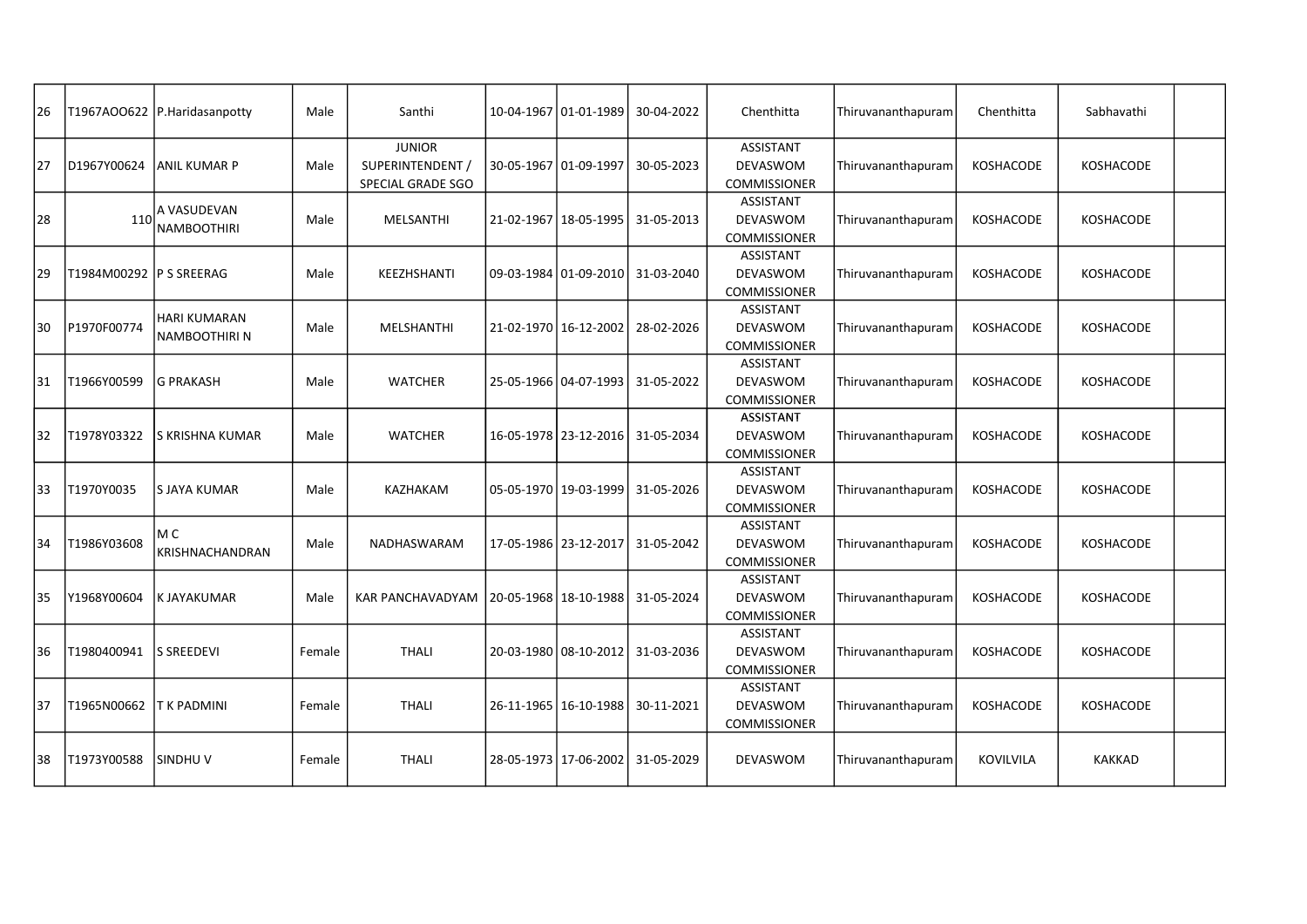| 39 | T1970F00546              | Harikumar N.S                     | Male   | Santhi         | 20-02-1970   16-11-1997 | 28-02-2026                           | ASSISTANT<br>DEVASWOM<br><b>COMMISSIONER</b>            | Thiruvananthapuram | KOVILVILA        | <b>KAKKAD</b>                   |  |
|----|--------------------------|-----------------------------------|--------|----------------|-------------------------|--------------------------------------|---------------------------------------------------------|--------------------|------------------|---------------------------------|--|
| 40 | T1972Y00684              | <b>SHABUSS</b>                    | Male   | KAZHAKAM       | 31-05-1972   26-05-1993 | 31-05-2028                           | DEVASWOM                                                | Thiruvananthapuram | KOVILVILA        | KAKKAD SASTHA                   |  |
| 41 | T1986C00552              | <b>RAJKUMAR K</b>                 | Male   | NADASWARAM     | 10-10-1986   04-12-2012 | 31-10-2042                           | DEVASWOM                                                | Thiruvananthapuram | KOVILVILA        | KAMMATTAM                       |  |
| 42 |                          | T1975M00621 ANIL KUMAR M          | Male   | <b>SANTHI</b>  | 05-03-1975 09-03-2004   | 31-03-2031                           | DEVASWOM                                                | Thiruvananthapuram | KOVILVILA        | KAMMATTAM                       |  |
| 43 | T1986G00971              | <b>JIJURS</b>                     | Male   | Watcher        |                         | 23-08-1986 09-08-2012 31-08-2042     | DEVASWOM                                                | Thiruvananthapuram | <b>KOVILVILA</b> | KAMMATTAM                       |  |
| 44 | T1975J00494              | Baiju .S                          | Male   | Panchavadyam   |                         | 30-01-1975 07-02-2002 31-01-2031     | <b>Assistant Devaswom</b><br><b>Commissioner Office</b> | Thiruvananthapuram | <b>KOVILVILA</b> | KAMMATTAM                       |  |
| 45 | T1982Y00657              | <b>RAJESH KUMAR R</b>             | Male   | <b>THALI</b>   | 23-08-1986 09-08-2012   | 31-08-2042                           | DEVASWOM                                                | Thiruvananthapuram | KOVILVILA        | KAMMATTAM                       |  |
| 46 | T1974Y00500              | RADHAKRISHNAN.S                   | Male   | <b>SANTHI</b>  |                         | 21-05-1974   19-08-1992   31-05-2030 | DEVASWOM                                                | Thiruvananthapuram | KOVILVILA        | PAZHAYA<br>SREEKANDESHWAR<br>AM |  |
| 47 |                          | T1977M00778   UNNIKRISHNAN NAIR K | Male   | <b>WATCHER</b> |                         | 05-03-1977   26-08-2015   31-03-2033 | DEVASWOM                                                | Thiruvananthapuram | KOVILVILA        | PAZHYA<br>SREEKANDESHWAR<br>AM  |  |
| 48 | T1966C00561              | <b>KRISHNAN M</b>                 | Male   | <b>THAKIL</b>  |                         | 07-10-1966 30-06-1989 31-10-2022     | <b>DEVASWOM</b>                                         | Thiruvananthapuram | KOVILVILA        | PAZHYA<br>SREEKANDESHWAR<br>AM  |  |
| 49 | T1982U00563              | <b>NATARAJAN R</b>                | Male   | NADASWARAM     | 16-06-1982 12-03-2004   | 30-06-2038                           | DEVASWOM                                                | Thiruvananthapuram | KOVILVILA        | PAZHYA<br>SREEKANDESHWAR<br>AM  |  |
| 50 | T1973M00527 SREEDEVI S S |                                   | Female | <b>THALI</b>   |                         | 24-03-1973   14-07-1993   31-03-2029 | DEVASWOM                                                | Thiruvananthapuram | KOVILVILA        | PAZHYA<br>SREEKANDESHWAR<br>AM  |  |
| 51 | T1972Y00548              | ASOK KUMAR R                      | Male   | PANCHAVADYAM   | 28-05-1972 02-08-1995   | 31-05-2028                           | <b>DEVASWOM</b>                                         | Thiruvananthapuram | KOVILVILA        | PUTHENCHANTHA                   |  |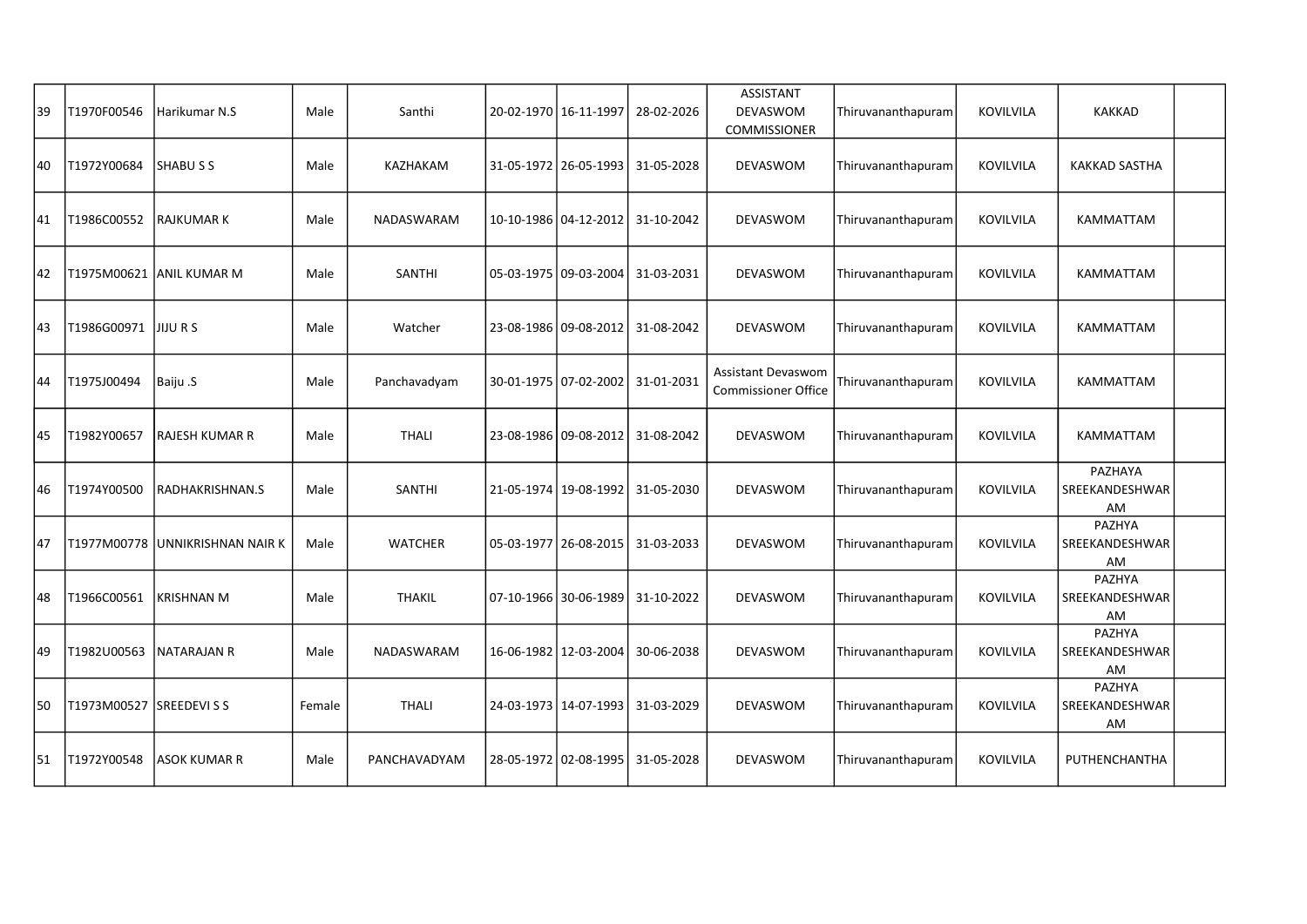| 52 | T1974Y05020            | AJITHA KUMARI.V         | Female | <b>THALI</b>                                                         | 24-05-1974   10-05-2018 | 31-05-2030 | DEVASWOM                                                   | Thiruvananthapuram | KOVILVILA | PUTHENCHANTHA |  |
|----|------------------------|-------------------------|--------|----------------------------------------------------------------------|-------------------------|------------|------------------------------------------------------------|--------------------|-----------|---------------|--|
| 53 | T1989Y03609            | ANEESH.B                | Male   | <b>THAKIL</b>                                                        | 16-05-1989   23-12-2017 | 31-05-2045 | DEVASWOM                                                   | Thiruvananthapuram | KOVILVILA | PUTHENCHANTHA |  |
| 54 | T1982Y00508            | SANILKUMAR.V            | Male   | DEVASWOM                                                             | 27-05-1981 31-12-2010   | 31-05-2030 | DEVASWOM                                                   | Thiruvananthapuram | KOVILVILA | PUTHENCHANTHA |  |
| 55 | T1980A00626            | UNNIKRISHNAN C          | Male   | NADASWARAM                                                           | 23-04-1980   04-07-2003 | 30-04-2036 | <b>DEVASWOM</b>                                            | Thiruvananthapuram | KOVILVILA | PUTHENCHANTHA |  |
| 56 | T1976Y03683            | <b>PRAVEEN G P</b>      | Male   | <b>WATCHER</b>                                                       | 31-05-1976 05-07-2003   | 31-05-2032 | DEVASWOM                                                   | Thiruvananthapuram | KOVILVILA | PUTHENCHANTHA |  |
| 57 | T1966Y00771            | LATHAKUMARI L           | Female | <b>THALI</b>                                                         | 20-05-1966   19-03-1995 | 31-05-2022 | DEVASWOM                                                   | Thiruvananthapuram | KOVILVILA | PUTHENCHANTHA |  |
| 58 | T1979M01291            | <b>SURESH KUMAR T N</b> | Male   | <b>SANTHI</b>                                                        | 04-03-1979 01-04-2013   | 31-03-2035 | DEVASWOM                                                   | Thiruvananthapuram | KOVILVILA | PUTHENCHANTHA |  |
| 59 | T1979J00408            | NAGARAJAN.S             | Male   | SANTHI                                                               | 05-11-1979 05-12-2011   | 31-01-2035 | DEVASWOM                                                   | Thiruvananthapuram | KOVILVILA | PUTHENCHANTHA |  |
| 60 | T1971M00569 AYYAPPAN M |                         | Male   | <b>WATCHER</b>                                                       | 13-03-1971 01-04-1992   | 28-02-2027 | DEVASWOM                                                   | Thiruvananthapuram | KOVILVILA | PUTHENCHANTHA |  |
| 61 | T1971A00890            | Suresh kumar K          | Male   | Kazhakam                                                             | 30-04-1971   18-10-2002 | 30-04-2027 | Devaswom                                                   | Thiruvananthapuram | Kovilvila | Puthenchantha |  |
| 62 | T1977Y00512            | <b>KRISHNAN POTTY S</b> | Male   | SANTHI                                                               | 23-05-1977   25-03-2010 | 31-05-2033 | DEVASWOM                                                   | Thiruvananthapuram | KOVILVILA | PUTHENCHANTHA |  |
| 63 | D1993Y00237            | DHANYA.R                | Female | <b>HEAD CLERK/HIGHER</b><br><b>GRADE SUB GROUP</b><br><b>OFFICER</b> | 24-05-1993 13-07-2015   | 31-05-2049 | <b>ASSISTANT</b><br><b>DEVASWOM</b><br><b>COMMISSIONER</b> | Thiruvananthapuram | KOVILVILA |               |  |
| 64 | D1977Y02497            | KUMARI SINDHU P S       | Female | U D Clerk/1st Gr. SGO                                                | 18-05-1977 07-06-2016   | 31-05-2033 | Thiruvavananthapura<br>m                                   | Thiruvananthapuram | Manacaudu | Manacaudu     |  |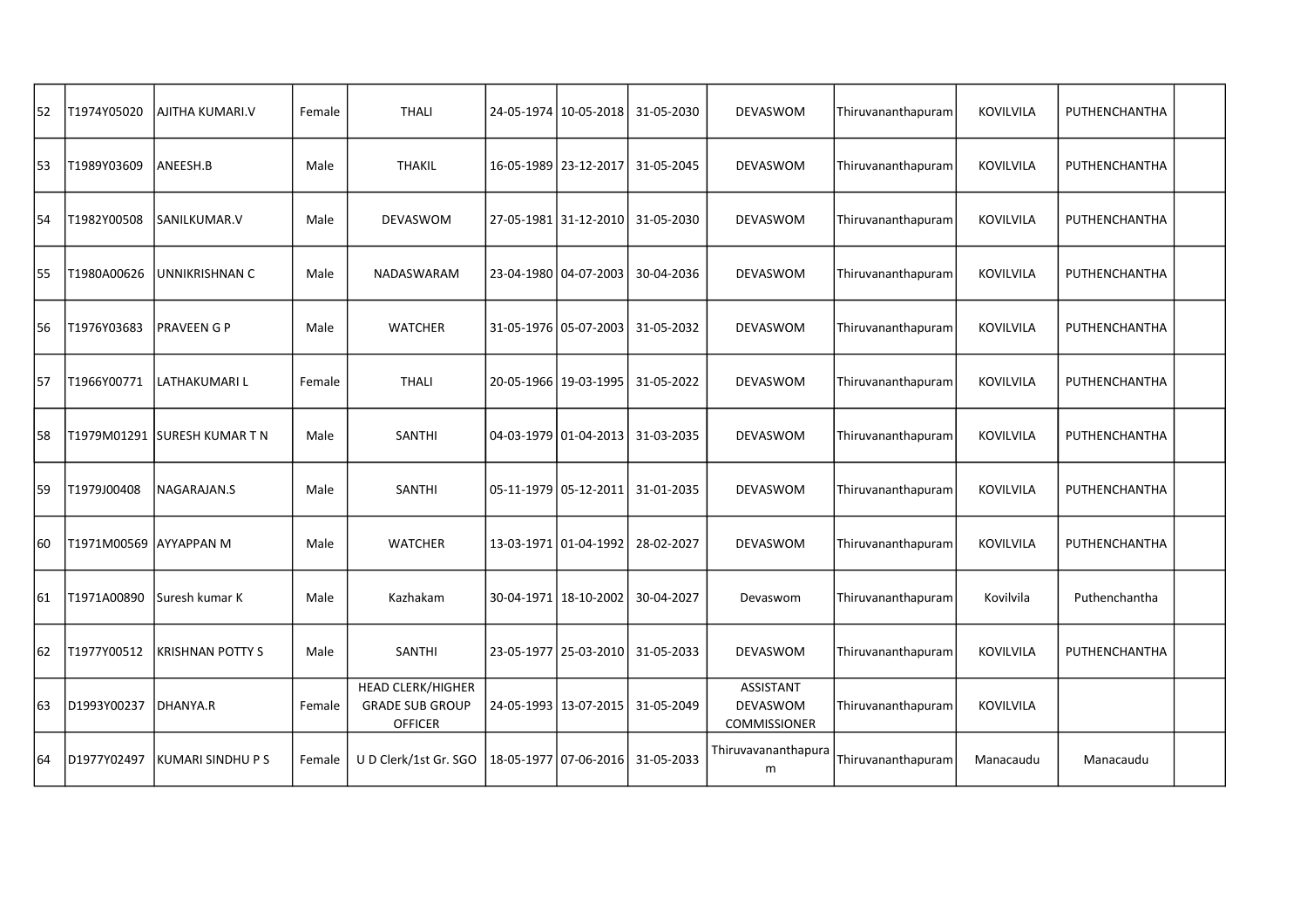| 65 |             | T1974M00610  JAYAKUMAR P S  | Male   | Kazhakam   | 19-03-1974   17-03-1999 | 31-03-2030                       | Thiruvananthapuram Thiruvananthapuram |                    | Manacaudu             | Manacaudu<br>Devaswom    |  |
|----|-------------|-----------------------------|--------|------------|-------------------------|----------------------------------|---------------------------------------|--------------------|-----------------------|--------------------------|--|
| 66 | T1983Y00794 | <b>MANIKANDAN A</b>         | Male   | Nadaswaram | 30-05-1983 04-07-2003   | 31-05-1939                       | Thiruvananthapuram Thiruvananthapuram |                    | Manacaudu             | Manacaudu<br>Devaswom    |  |
| 67 | T1968Y00793 | SREEDEVAN N S               | Male   | Santhi     | 30-05-1968 15-10-1987   | 31-05-2024                       | Thiruvananthapuram Thiruvananthapuram |                    | Manacaudu             | Thirunarayanapura<br>m   |  |
| 68 | T1975Y00627 | Baiju V Namboothiri         | Male   | Santhi     | 18-05-1973   17-01-2001 | 31-05-2031                       | Thiruvananthapuram                    | Thiruvananthapuram | Manacaudu             | Manacaudu                |  |
| 69 | T1981Y03692 | SAJI KUMAR S T              | Male   | Thali      | 15-05-1981 07-05-2018   | 31-05-2037                       | Thiruvananthapuram                    | Thiruvananthapuram | Manacaudu             | Thirunarayanapura<br>m   |  |
| 70 | T1976Y00540 | <b>KESAVAN S M</b>          | Male   | Santhi     | 09-05-1976   29-03-2001 | 31-05-2032                       | Thiruvananthapuram                    | Thiruvananthapuram | Manacaudu             | Kamaladichapuram         |  |
| 71 | T1973Y00654 | <b>VIJAYA KUMAR T</b>       | Male   | Watcher    | 11-05-1973 03-03-2004   | 31-05-2029                       | Thiruvananthapuram                    | Thiruvananthapuram | Manacaudu             | Manacaudu                |  |
| 72 | T1971Y00643 | <b>SINDHU DEVI S</b>        | Female | Thali      | 10-05-1971   24-03-1999 | 31-05-2027                       | Thiruvananthapuram                    | Thiruvananthapuram | Manacaudu             | Manacaudu<br>Devaswom    |  |
| 73 | T1976A00596 | <b>MURUKA KUMAR K P</b>     | Male   | Watcher    | 15-04-1976   02-03-2004 | 30-04-2032                       | Thiruvananthapuram                    | Thiruvananthapuram | Manacaudu             | Kamaleswaram<br>Devaswom |  |
| 74 | T1966Y00679 | KRISHNAN<br>NAMBOOTHIRI M P | Male   | Santhi     |                         | 30-05-1966 03-08-1986 31-05-2022 | Thiruvananthapuram Thiruvananthapuram |                    | Manacaudu             | Manacaudu<br>Devaswom    |  |
| 75 | T1977Y00555 | <b>SREEKALA L B</b>         | Female | Thali      | 27-05-1977 17-04-2002   | 31-05-2033                       | Thiruvananthapuram Thiruvananthapuram |                    | Manacaudu             | Kamaleswaram<br>Devaswom |  |
| 76 |             | 0 Baskaran potty G          | Male   | Santhi     | 15-05-1968   27-03-1992 | 31-05-2024                       | Mithrananthapuram                     | Thiruvananthapuram | Mithrananthapur<br>am | Kailaes wsaram           |  |
| 77 | T1976Y00496 | Rajesh K S                  | Male   | Kazhakam   | 20-05-1975   25-03-1999 | 31-05-2032                       | Mithrananthapuram                     | Thiruvananthapuram | Mithrananthapur<br>am | Kailaes wsaram           |  |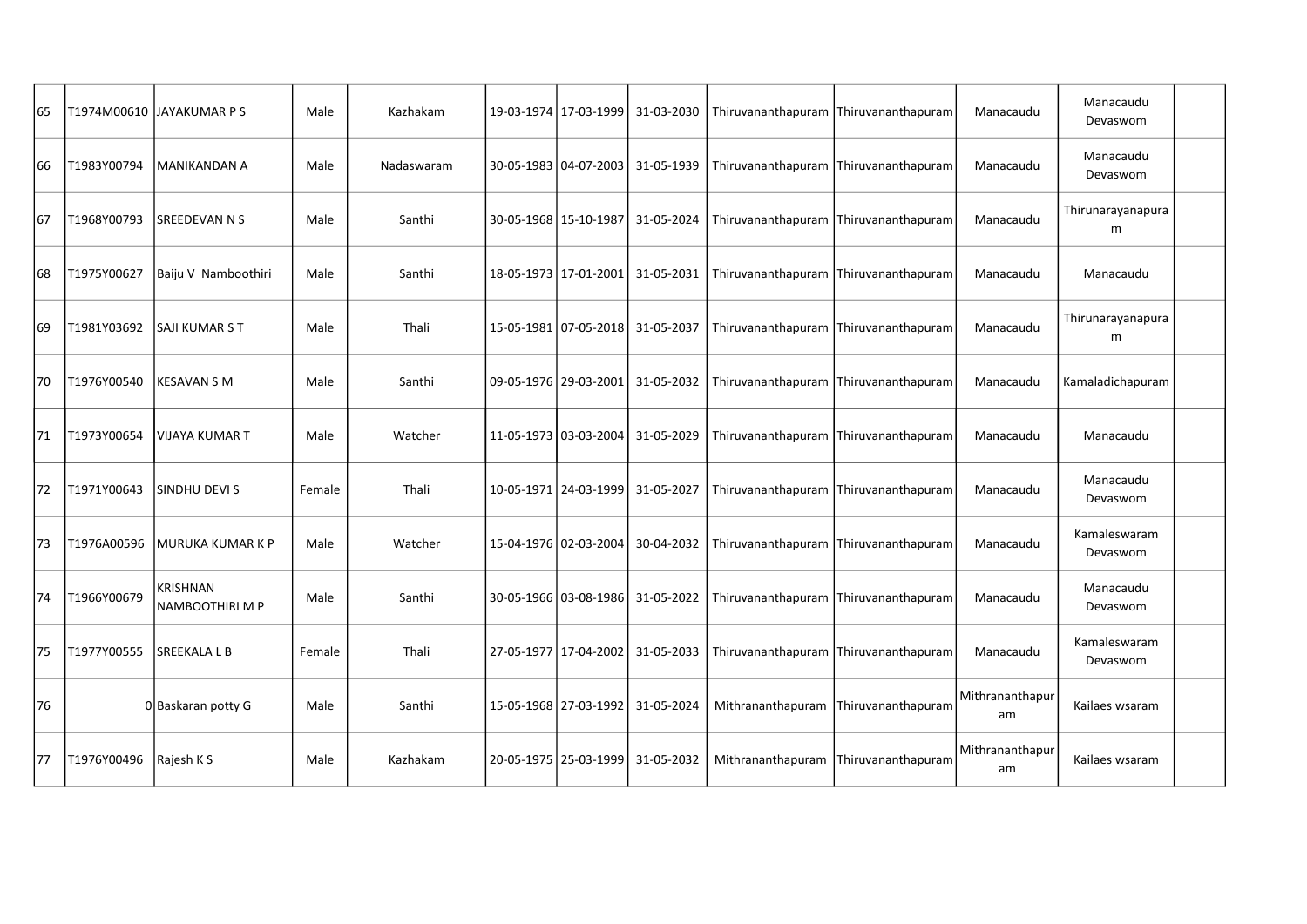| 78 | T1996A04603                | Ananad S P                              | Male   | PT santhi         | 30-04-1996   22-11-2019              | 30-04-2052 |                   | Mithrananthapuram Thiruvananthapuram | Mithrananthapur<br>am | Kalari ganapathy      |  |
|----|----------------------------|-----------------------------------------|--------|-------------------|--------------------------------------|------------|-------------------|--------------------------------------|-----------------------|-----------------------|--|
| 79 |                            | 0 Ramakrashnan T E                      | Male   | Santhi            | 24-01-1969   21-01-1993              | 30-01-2025 | Mithrananthapuram | Thiruvananthapuram                   | Mithrananthapur<br>am | Kanjipuram            |  |
| 80 | T1966Y00498                | Lalithambika                            | Female | Thali             | 20-03-1966 31-03-1994                | 31-05-2022 | Mithrananthapuram | Thiruvananthapuram                   | Mithrananthapur<br>am | Kanjipuram            |  |
| 81 | T. 1967yoo558 Sreekumar. K |                                         | Male   | Higher grade. Sgo | 30-05-1967   04-07-1988              | 30-05-2023 | Acoffice          | Thiruvananthapuram                   | Mithrananthapur<br>am | Mithrananthapura<br>m |  |
| 82 | T1975MO0516 K Rajesh       |                                         | Male   | Santhi            | 09-03-1975   28-08-2010              | 31-03-2031 | Mithrananthapuram | Thiruvananthapuram                   | Mithrananthapur<br>am | Mithrananthapura<br>m |  |
| 83 | T1970Y01062                | <b>Sree Kumar</b>                       | Male   | Watcher           | 28-05-1970 30-10-2003                | 28-05-2026 | Mithrananthapuram | Thiruvananthapuram                   | Mithrananthapur<br>am | Mithrananthapura<br>m |  |
| 84 | T1972A00766                | Jayakumar G                             | Male   | Kazhakam          | 15-04-1972   16-11-1990              | 30-04-2028 | Mithrananthapuram | Thiruvananthapuram                   | Mithrananthapur<br>am | Mithrananthapura<br>m |  |
| 85 | T1966Y00541                | Ramakriahna babu                        | Male   | Santhi            | 28-05-1966   14-06-1987              | 31-05-2022 | Mithrananthapuram | Thiruvananthapuram                   | Mithrananthapur<br>am | Padmathirthakar       |  |
| 86 | T1974Y02501                | Krishakumar                             | Male   | Kazhakam          | 31-05-1974   01-02-1994              | 31-05-2030 | Mithrananthapuram | Thiruvananthapuram                   | Mithrananthapur<br>am | Padmathirthakara      |  |
| 87 |                            | $0$ <sup>E</sup> Padmanabhavan<br>potty | Male   | Santhi            | 10-05-1971   14-11-1996   31-05-2027 |            | Mithrananthapuram | Thiruvananthapuram                   | Mithrananthapur<br>am | Ramaswammy            |  |
| 88 | T1974Y00497                | Vijyakrishnan B                         | Male   | Watcher           | 30-05-1974   11-07-1999              | 30-05-2030 | Mithrananthapuram | Thiruvananthapuram                   | Mithrananthapur<br>am | Ramaswammy            |  |
| 89 | T1981Y01142                | Sreela VL                               | Female | Kazhakam          | 12-05-1981   23-09-2004              | 31-05-2037 | Mithrananthapuram | Thiruvananthapuram                   | Mithrananthapur<br>am | Ramaswammy            |  |
| 90 | T1972Y00656                | Sunilkumar G                            | Male   | Watcher           | 25-05-1972   01-06-1990              | 31-05-2028 | Mithrananthapuram | Thiruvananthapuram                   | Mithrananthapur<br>am | Vettakeourumakan      |  |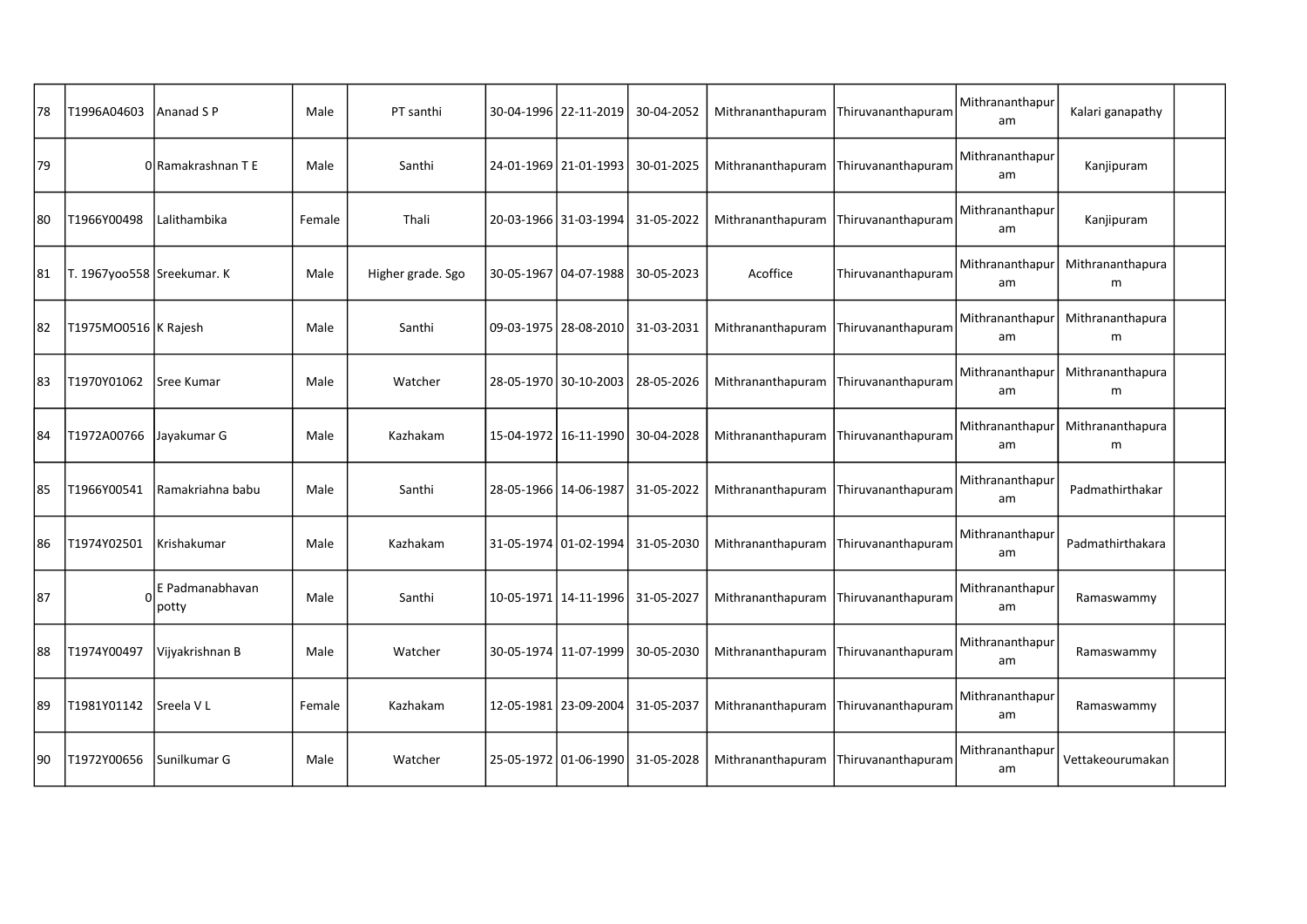| 91 | T1972Y00644     | Jayakumari L                    | Female | Thali        |                         | 28-05-1973   23-03-1999 | 31-05-2028 | Mithrananthapuram           | Thiruvananthapuram | Mithrananthapur<br>am | Vettakeourumakan            |                                 |
|----|-----------------|---------------------------------|--------|--------------|-------------------------|-------------------------|------------|-----------------------------|--------------------|-----------------------|-----------------------------|---------------------------------|
| 92 |                 | K Eshwaran<br>Namboothiri       | Male   | Santhi       |                         | 28-05-1966   25-11-1984 | 28-05-2022 | Mithrananthapuram           | Thiruvananthapuram | Mithrananthapur<br>am | Vettkeorumakan              |                                 |
| 93 | T1976Y01786     | Harikumar.B                     | Male   | Thali        | 16-05-1976 26-08-2015   |                         | 31-05-2032 | Eraviperoor<br>Devaswom     | Thiruvananthapuram | Palkulangara          | Eraviperoor                 | Nil                             |
| 94 | T1970D04416     | Unnikrishnan<br>Namboothiri.K.S | Male   | Shanthi      | 17-12-1976   22-09-1993 |                         | 31-12-2026 | Eraviperoor<br>Devaswom     | Thiruvananthapuram | Palkulangara          | Eraviperoor                 | Nil                             |
| 95 | T1973Y00517     | Narayanan Potty.S               | Male   | Shanthi      |                         | 05-05-1973 11-12-1996   | 31-05-2029 | Eraviperoor<br>Devaswom     | Thiruvananthapuram | Palkulangara          | Eraviperoor                 | Nil                             |
| 96 |                 | 0 Manojkumar. V                 | Male   | Kazhakom     |                         | 11-05-1974   27-03-2006 | 31-05-2030 | Eraviperoor<br>Devaswom     | Thiruvananthapuram | Palkulangara          | Eraviperoor                 | Nil                             |
| 97 | T1968Y00579     | Somasekharan Nair.N             | Male   | Panchavadyam |                         | 31-05-1968 21-12-1996   | 31-05-2024 | Eraviperoor                 | Thiruvananthapuram | Palkulangara          | Eraviperoor                 | Nil                             |
| 98 | T1980M04988     | Unnikrishnan.S                  | Male   | P.T.Shanthi  |                         | 06-03-1980   27-05-2020 | 31-03-2036 | Minor Ganapathy<br>Devaswom | Thiruvananthapuram | Palkulangara          | Minor Ganapathy<br>Devaswom | Nil                             |
| 99 | T1987F00268     | Sresh Babu.M.L                  | Male   | Shanthi      |                         | 02-02-1987 03-04-2013   | 28-02-2043 | Mudukittankada<br>Devaswom  | Thiruvananthapuram | Palkulangara          | Mudukittankada              | Nil                             |
|    | 100 T1983Y03425 | Praveen.P.M                     | Male   | Shanthi      | 21-05-1983   05-10-2017 |                         | 31-05-2039 | Palkulangara<br>Devaswom    | Thiruvananthapuram | Palkulangara          | Palkulangara                | Nil                             |
|    | 101 T1982Y01171 | Anil Kumar.K                    | Male   | Panchavadyam |                         | 15-05-1982   04-07-2003 | 31-05-2038 | Palkulangara<br>Devaswom    | Thiruvananthapuram | Palkulangara          | Palkulangara                | Duty At<br>Kshethr<br>la        |
|    | 102 T1973Y03438 | Udaya Kumar.J                   | Male   | Nadaswaram   | 19-05-1973   23-05-1995 |                         | 31-05-2029 | Palkulangara<br>Devaswom    | Thiruvananthapuram | Palkulangara          | Palkulangara                | Duty at<br>Cultural<br>Director |
|    | 103 T1967Y00614 | Uma.S                           | Female | Thali        |                         | 18-05-1967 18-03-1999   | 31-05-2023 | Palkulangara<br>Devaswom    | Thiruvananthapuram | Palkulangara          | Palkulangara                | Duty at<br>Devasw<br>lom        |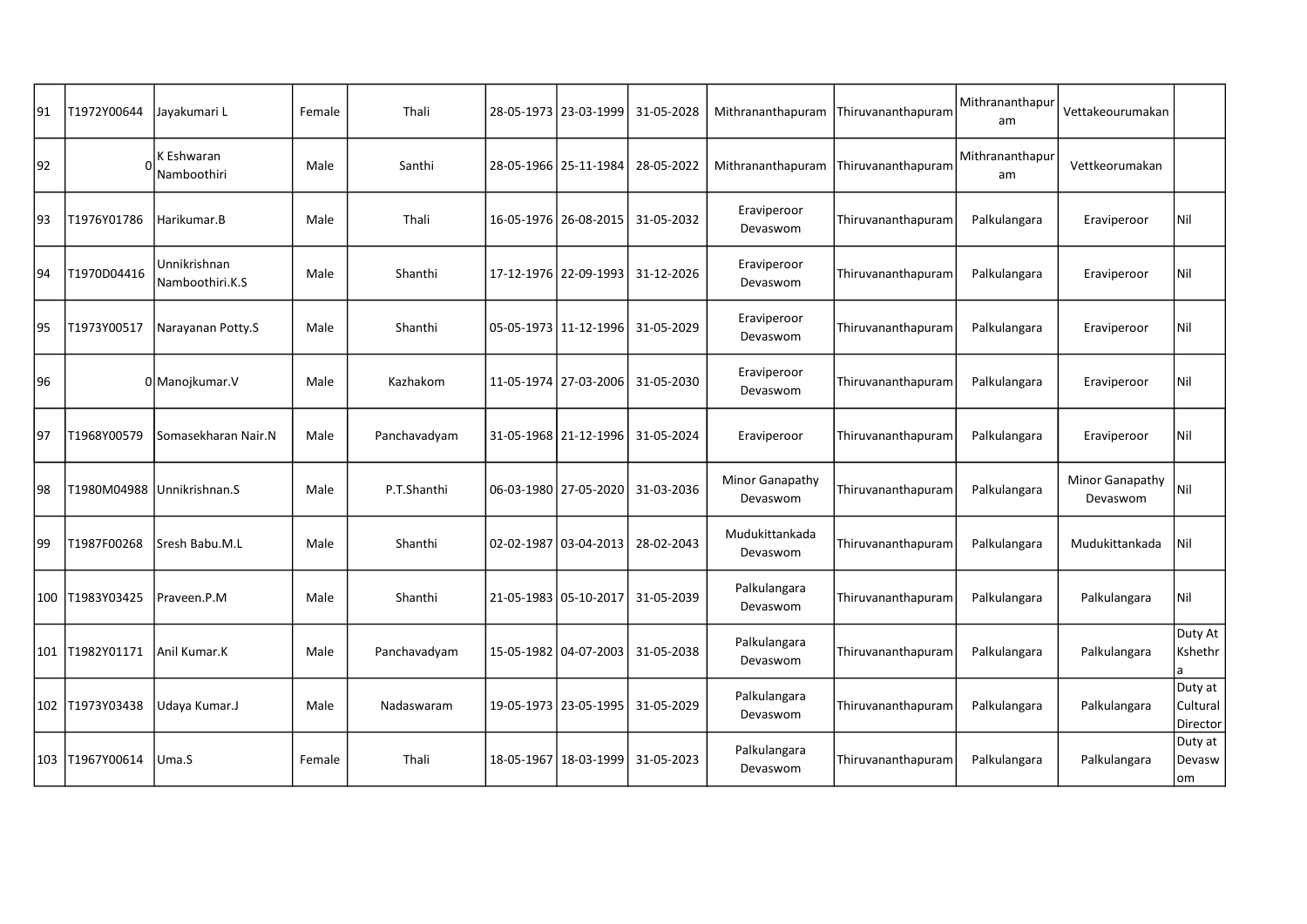| 104 T1979F02940              | Anil Kumar.S                 | Male   | Kazhakom     | 18-02-1979   16-09-2003 | 28-02-2035 | Palkulangara<br>Devaswom             | Thiruvananthapuram | Palkulangara | Palkulangara                         | Nil                          |
|------------------------------|------------------------------|--------|--------------|-------------------------|------------|--------------------------------------|--------------------|--------------|--------------------------------------|------------------------------|
| 105   T1978Y04526            | Jayakumar.R.N                | Male   | Watcher      | 25-05-1978 07-05-2018   | 31-05-2034 | Palkulangara                         | Thiruvananthapuram | Palkulangara | Palkulangara                         | Nil                          |
| 106   T1966M00571            | Madhu.M.S                    | Male   | Thakil       | 02-03-1966   26-07-1991 | 31-03-2022 | Palkulangara<br>Devaswom             | Thiruvananthapuram | Palkulangara | Palkulangara                         | Nil                          |
| 107 T1972Y00629              | Prassanna Kumar Nair.R       | Male   | Panchavadyam | 16-05-1972 09-12-1993   | 31-05-2028 | Palkulangara<br>Devaswom             | Thiruvananthapuram | Palkulangara | Palkulangara                         | Nil                          |
| 108 T1979Y01213              | Sivakumar.R                  | Male   | Thali        | 27-05-1979   26-08-2015 | 31-05-2035 | Palkulangara<br>Devaswom             | Thiruvananthapuram | Palkulangara | Palkulangara                         | Nil                          |
| 109 T1973Y00513              | Padmanabhan<br>Namboothiri.V | Male   | Shanthi      | 18-05-1973   12-10-1993 | 31-05-2029 | Palkulangara<br>Devaswom             | Thiruvananthapuram | Palkulangara | Palkulangara                         | Nil                          |
| 110 T1974Y00592              | Santhosh Kumar.K             | Male   | Kazhakom     | 30-05-1974   14-03-1994 | 31-05-2030 | Punnapuram<br>Devaswom               | Thiruvananthapuram | Palkulangara | Punnapuram                           | Duty at<br>Muduki<br>ttankad |
| 111 T1982Y00634              | Aneesh.K                     | Male   | Shanthi      | 21-05-1982 14-09-2010   | 31-05-2038 | Punnapuram<br>Devaswom               | Thiruvananthapuram | Palkulangara | Punnapuram                           | Nil                          |
| 112   T1968M00568   Selvam.M |                              | Male   | Nadaswaram   | 20-03-1968   13-07-1987 | 31-03-2024 | Punnapuram<br>Devaswom               | Thiruvananthapuram | Palkulangara | Punnapuram                           | Nil                          |
| 113 T1982Y00777              | Sheena.N                     | Female | Thali        | 21-05-1982 26-08-2015   | 31-05-2038 | Punnapuram<br>Devaswom               | Thiruvananthapuram | Palkulangara | Punnapuram                           | Nil                          |
| 114 T1969A00495              | Muraleedharan Nair.K         | Male   | Watcher      | 20-04-1969 03-03-2004   | 30-04-2025 | Punnapuram<br>Devaswom               | Thiruvananthapuram | Palkulangara | Punnapuram                           | Nil                          |
| 115 T1975Y01730              | Madhu.R                      | Male   | Panchavadyam | 13-05-1975   05-03-2004 | 31-05-2031 | Punnapuram<br>Devaswom               | Thiruvananthapuram | Palkulangara | Punnapuram                           | Nil                          |
| 116 T1966Y00554              | Chandrikamma.K               | Female | Thali        | 30-05-1966 22-03-1999   | 31-05-2022 | Punnapuram<br>Bhagavathy<br>Devaswom | Thiruvananthapuram | Palkulangara | Punnapuram<br>Bhagavathy<br>Devaswom | Nil                          |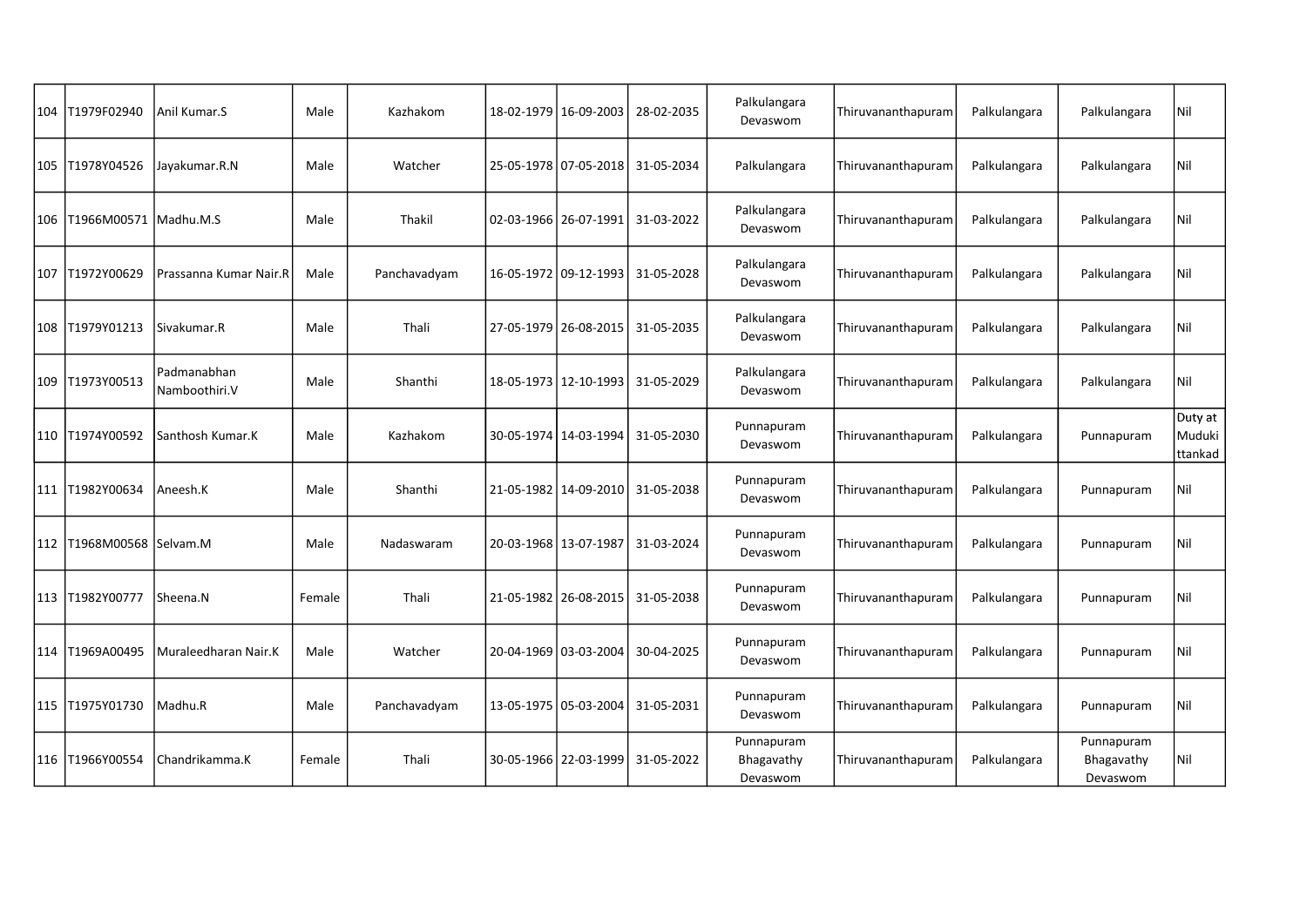|     | 117   T1980A00649             | Vinaya Chandran.V   | Male | Shanthi                           | 17-04-1980 01-12-2011   | 30-04-2036 | Punnapuram<br>Bhagavathy<br>Devaswom | Thiruvananthapuram                 | Palkulangara | Punnapuram<br>Bhagavathy<br>Devaswom | Nil |
|-----|-------------------------------|---------------------|------|-----------------------------------|-------------------------|------------|--------------------------------------|------------------------------------|--------------|--------------------------------------|-----|
|     | 118 D1980M00241 Syamkumar. R  |                     | Male | Higher grade sub group<br>officer | 22-03-1980 17-02-2003   | 31-03-2036 | Thiruvanathapuram                    | Thiruvananthapuram Shanghumugham   |              | Shanghumugham                        |     |
|     | 119 T1969Y00631               | Deva rajan Potty. R | Male | Shanthi                           | 06-05-1969 01-02-1990   | 31-05-2025 | Shanghumugham                        | Thiruvananthapuram Shanghumugham   |              | Shanghumugham                        |     |
|     | 120 T1978A00551               | Shankar, MS         | Male | Shanthi                           | 18-04-1978 07-03-2004   | 31-05-2034 | Shanghumugham                        | Thiruvananthapuram   Shanghumugham |              | Shanghumugham                        |     |
|     | 121  T1979Y00559              | Abilash. P          | Male | Watcher                           | 15-05-1979   09-08-2012 | 31-05-2035 | Shanghumugham                        | Thiruvananthapuram Shanghumugham   |              | Shanghumugham                        |     |
|     | 122 T1966Y02494               | Suresh. B. S        | Male | Kazhakam                          | 29-05-1966   20-09-2002 | 31-05-2022 | Shanghumugham                        | Thiruvananthapuram Shanghumugham   |              | Shanghumugham                        |     |
|     | 123 T1980F01881               | Prasant. V          | Male | Thali                             | 05-02-1980   26-08-2015 | 29-02-2036 | Shanghumugham                        | Thiruvananthapuram Shanghumugham   |              | Shanghumugham                        |     |
|     | 124 T1985Y00369               | Gopu. G. Nair       | Male | Watcher                           | 26-05-1985 16-08-2012   | 31-05-2041 | Shanghumugham                        | Thiruvananthapuram Shanghumugham   |              | Shanghumugham                        |     |
|     | 125 T1979Y00796               | Rakesh. J           | Male | Thakil                            | 31-05-1979 06-12-2010   | 31-05-2035 | Shanghumugham                        | Thiruvananthapuram Shanghumugham   |              | Shanghumugham                        |     |
|     | 126 T1984Y00581               | Hariharan. S        | Male | Nadaswaram                        | 26-05-1984 30-11-2011   | 31-05-2040 | Shanghumugham                        | Thiruvananthapuram Shanghumugham   |              | Shanghumugham                        |     |
|     | 127 T1979Y00687               | Sajith. P           | Male | Panchavadhyam                     | 25-05-1979 04-03-2004   | 31-05-2035 | Shanghumugham                        | Thiruvananthapuram Shanghumugham   |              | Shanghumugham                        |     |
|     | 128 T1981M02984 Anil Kumar. V |                     | Male | Panchavadhyam                     | 08-03-1981 07-03-2004   | 31-03-2037 | Shanghumugham                        | Thiruvananthapuram Shanghumugham   |              | Shanghumugham                        |     |
| 129 |                               | 0 Gopakumar C       | Male | Thali                             | 22.05.1969 17.03.2003   |            | Shanghumugham                        | Thiruvananthapuram Shanghumugham   |              | Shanghumugham                        |     |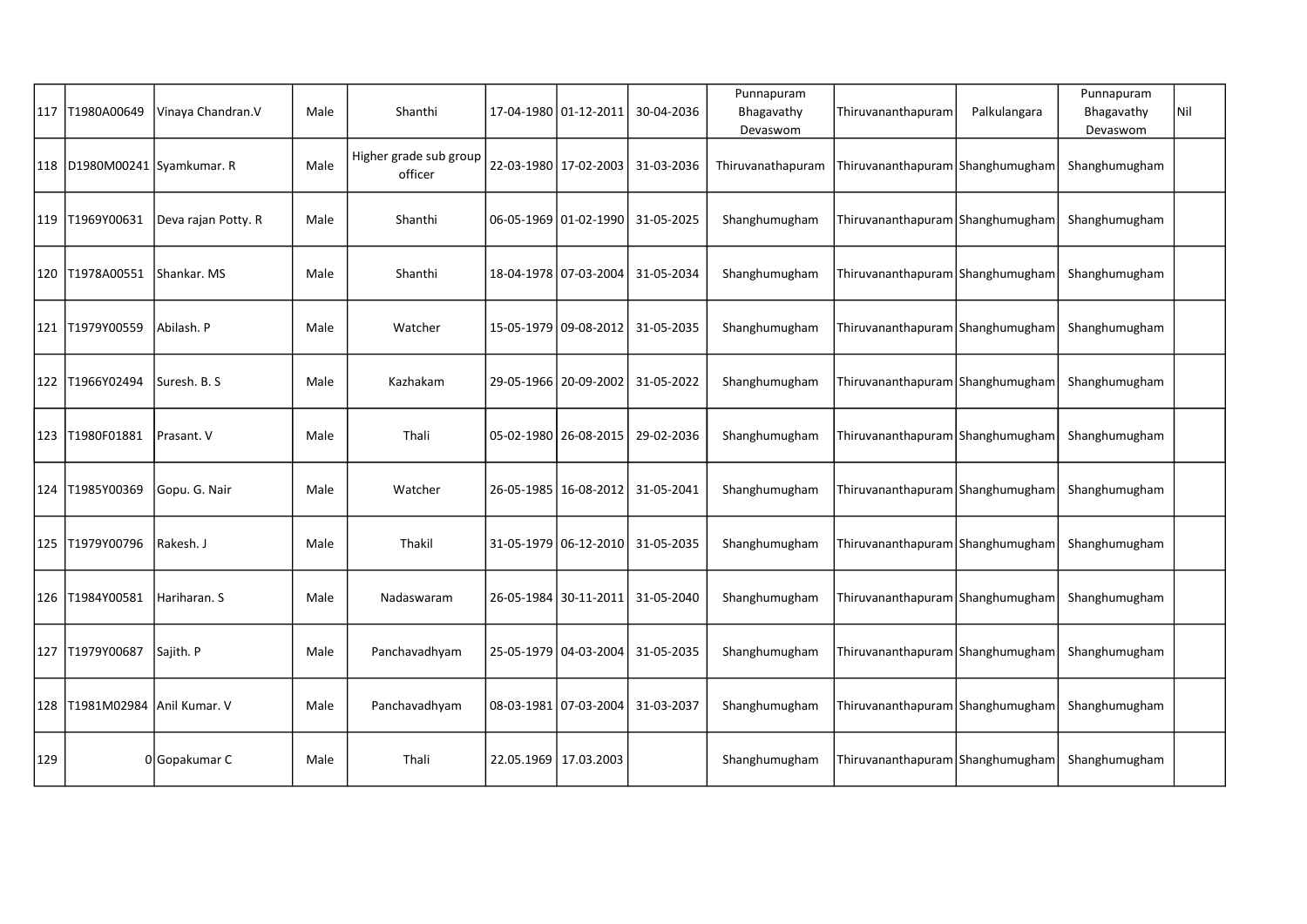| 130 T1974y00201   | Gopakumar G                            | Male   | Watcher                                               | 21-05-1974   21-06-1993 | 28-05-2030 | AcThiruvananthapura<br>m    | Thiruvananthapuram | Sreekandeswara<br>m         | Sreekandeswaram    |  |
|-------------------|----------------------------------------|--------|-------------------------------------------------------|-------------------------|------------|-----------------------------|--------------------|-----------------------------|--------------------|--|
| 131 D1972Y00046   | l Sheeba T S                           | Female | Administrative Officer<br>Sreekanteswaram<br>Devaswom | 10-05-1972 20-10-2003   | 31-05-2028 | Sreekanteswaram<br>Devaswom | Thiruvananthapuram | Sreekanteswara<br>${\sf m}$ |                    |  |
| 132 T1966J00795   | <b>RAMANAN RV</b>                      | Male   | <b>SHANTHI</b>                                        | 24-01-1966 30-10-1991   | 31-01-2022 | DEVASWOM                    | Thiruvananthapuram | SREEVARAHAM                 | KUNNANDAN          |  |
| 133 T1976Y00196   | <b>MADHUT</b>                          | Male   | <b>WATCHER</b>                                        | 20-05-1976   27-06-2012 | 31-05-2032 | DEVASWOM                    | Thiruvananthapuram | SREEVARAHAM                 | NARMADESHWARA<br>M |  |
| 134 T1979A00781   | <b>SURESH KUMAR S</b>                  | Male   | <b>THALI</b>                                          | 23-04-1979 25-08-2012   | 30-04-2035 | DEVASWOM                    | Thiruvananthapuram | SREEVARAHAM                 | NARMADESHWARA<br>M |  |
| 135 T1967J00542   | <b>KUMARAN M N</b>                     | Male   | SANTHI                                                | 10-01-1967 06-01-2000   | 31-01-2023 | DEVASWOM                    | Thiruvananthapuram | SREEVARAHAM                 | NARMADESHWARA<br>M |  |
|                   | 136   D1994DO1313   AYILLYA M R PILLAI | Female | Higher grade subgroup<br>officer                      | 23-12-1994 13-07-2015   | 31-12-2050 | sreevaraham                 | Thiruvananthapuram | sreevaraham                 | sreevaraham        |  |
| 137 T1968Y05031   | PADMAKUMAR K R                         | Male   | <b>WATCHER</b>                                        | 31-05-1968   22-06-1994 | 31-05-2024 | SREVARAHAM                  | Thiruvananthapuram | SREEVARAHAM                 | SREEVARAHAM        |  |
| 138   T1982Y00719 | SARITHA S NAIR                         | Female | KAZHAKAM                                              | 20-05-1982   26-10-2002 | 31-05-2038 | SREEVARAHAM                 | Thiruvananthapuram | SREEVARAHAM                 | SREEVARAHAM        |  |
| 139 T1974Y04172   | lsyamkumar b                           | Male   | PANCHAVADYAM                                          | 30-05-1974   27-10-1994 | 31-05-2030 | <b>DEVASWOM</b>             | Thiruvananthapuram | SREEVARAHAM                 | SREEVARAHAM        |  |
| 140   T1966A00744 | <b>BABUV</b>                           | Male   | <b>THALI</b>                                          | 11-04-1966 27-07-2012   | 30-04-2022 | DEVASWOM                    | Thiruvananthapuram | SREEVARAHAM                 | SREEVARAHAM        |  |
| 141 K1969A00637   | KESAVAN POTTY V                        | Male   | KARAZHMA SANTHI                                       | 19-04-1969 01-11-1998   | 30-04-2025 | DEVASWOM                    | Thiruvananthapuram | SREEVARAHAM                 | SREEVARAHAM        |  |
| 142 K1997S05228   | AKSHAY S                               | Male   | KARAZHMA SANTHI                                       | 29-09-1997 01-01-2021   | 30-09-2053 | DEVASWOM                    | Thiruvananthapuram | SREEVARAHAM                 | SREEVARAHAM        |  |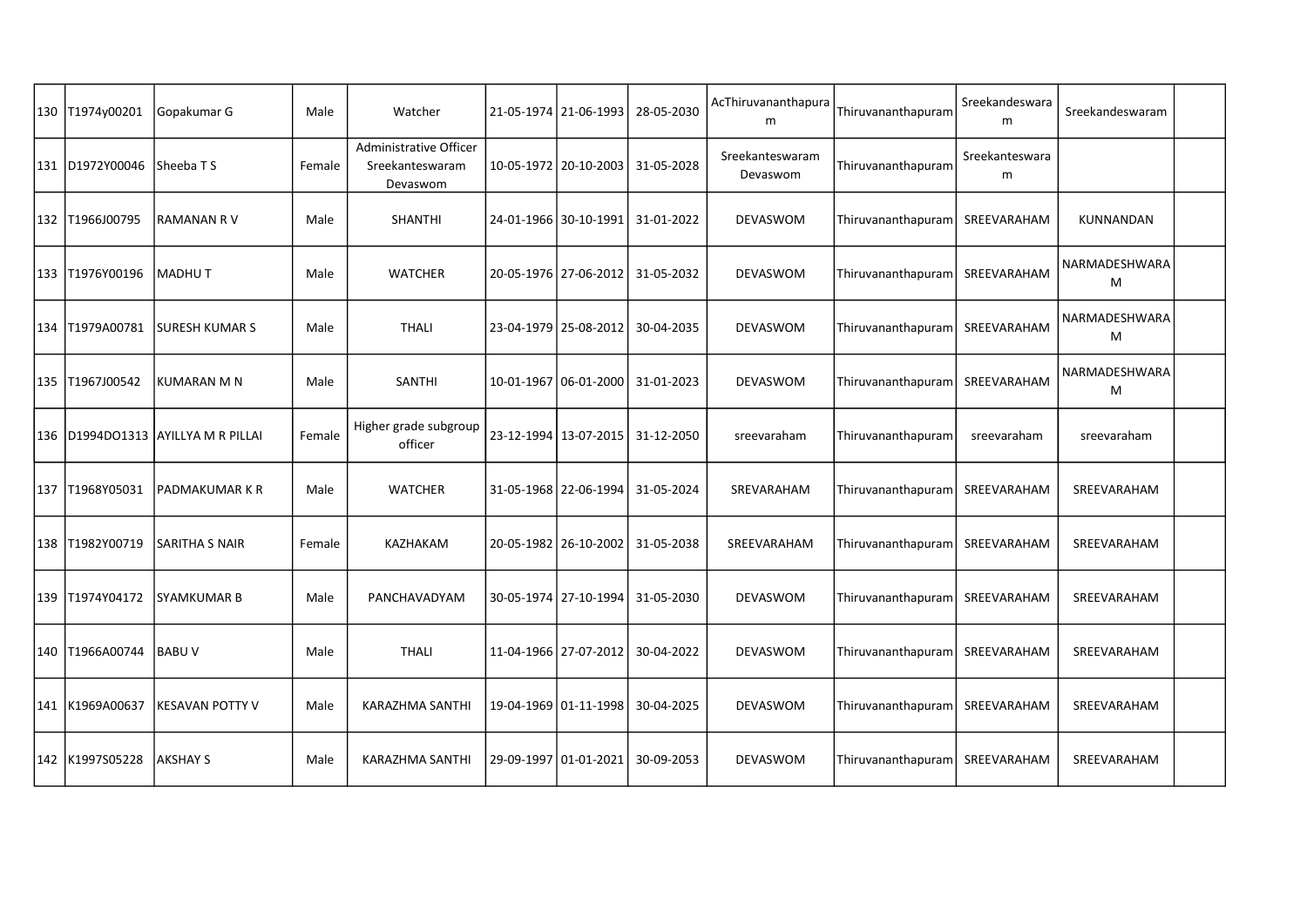|     | 143 T1972Y00642   | <b>DEEPU BHASKAR</b>                 | Male   | <b>WATCHER</b> |    | 30-05-1972   13-09-2006 | 31-05-2028                           | SREEVARAHAM              | Thiruvananthapuram | SREEVARAHAM | THEKKETHERUVU      |  |
|-----|-------------------|--------------------------------------|--------|----------------|----|-------------------------|--------------------------------------|--------------------------|--------------------|-------------|--------------------|--|
|     | 144 T1972Y00515   | MURUGAN U                            | Male   | NADASWARAM     |    | 30-05-1972 04-06-1993   | 31-05-2028                           | DEVASWOM                 | Thiruvananthapuram | SREEVARAHAM | THEKKETHERUVU      |  |
|     | 145   T1968Y00564 | <b>MANIKANDAN G</b>                  | Male   | <b>THAKIL</b>  |    | 26-05-1968 01-01-1988   | 31-05-2024                           | <b>DEVASWOM</b>          | Thiruvananthapuram | SREEVARAHAM | THEKKETHERUVU      |  |
|     | 146 T1980Y03466   | <b>BIJU KUMAR G</b>                  | Male   | <b>WATCHER</b> |    | 01-05-1980   13-02-2016 | 31-05-2036                           | DEVASWOM                 | Thiruvananthapuram | SREEVARAHAM | THEKKETHERUVU      |  |
| 147 | T1971A00519       | SANTHOSHKUMAR G                      | Male   | KAZHAKAM       |    | 21-04-1971   21-10-2002 | 30-04-2027                           | DEVASWOM                 | Thiruvananthapuram | SREEVARAHAM | THEKKETHIRIVU      |  |
|     | 148 T1976Y00779   | <b>R THARA B NAIR</b>                | Female | <b>THALI</b>   |    | 31-05-1976 15-11-2003   | 31-05-2032                           | <b>DEVASWOM</b>          | Thiruvananthapuram | SREEVARAHAM | THEKKETHIRUVU      |  |
|     | 149 T1966M00678   | KRISHNAN<br>NAMBOOTHIRI K G          | Male   | SANTHI         |    | 07-03-1966 13-08-1988   | 31-03-2022                           | DEVASWOM                 | Thiruvananthapuram | SREEVARAHAM | THEKKETHIRUVU      |  |
|     |                   | 150   T1975Y000597   Dinil Kumar A R | Male   | Kazhakam       |    | 31-05-1975   26-10-2002 | 31-05-2031                           | Thiruvananthapuram       | Thiruvananthapuram | Thaliyal    | Cherupazhinjikkavu |  |
|     | 151 T1971Y00653   | Venugopal K                          | Male   | Santhi         |    | 15-05-1971 04-09-2002   | 31-05-2027                           | Thiruvananthapuram       | Thiruvananthapuram | Thaliyal    | Padippura          |  |
|     | 152 T1978Y00523   | Viswanadhan P                        | Male   | Panchavadyam   |    |                         | 09-05-1978   06-12-2010   31-05-2034 | Thiruvananthapuram       | Thiruvananthapuram | Thaliyal    | Thaliyal Devaswom  |  |
| 153 |                   | 0 Vishnu Nampoothiri E               | Male   | Shanthi        | NA | NA                      | NA                                   | Thiruvananthapuram       | Thiruvananthapuram | Thaliyal    |                    |  |
|     | 154 T1981D00785   | Moorthy R                            | Male   | Thakil         |    | 20-12-1981 20-07-2012   | 31-12-2037                           | Thiruvanandapuram        | Thiruvananthapuram | Thaliyal    | Thaliyal Devaswom  |  |
|     | 155 T1970Y00288   | Krishnakumar Potty S                 | Male   | Santhi         |    | 25-05-1970 10-08-1989   | 31-05-2026                           | Thiruvavananthapura<br>m | Thiruvananthapuram | Thaliyal    | Thaliyal Devaswom  |  |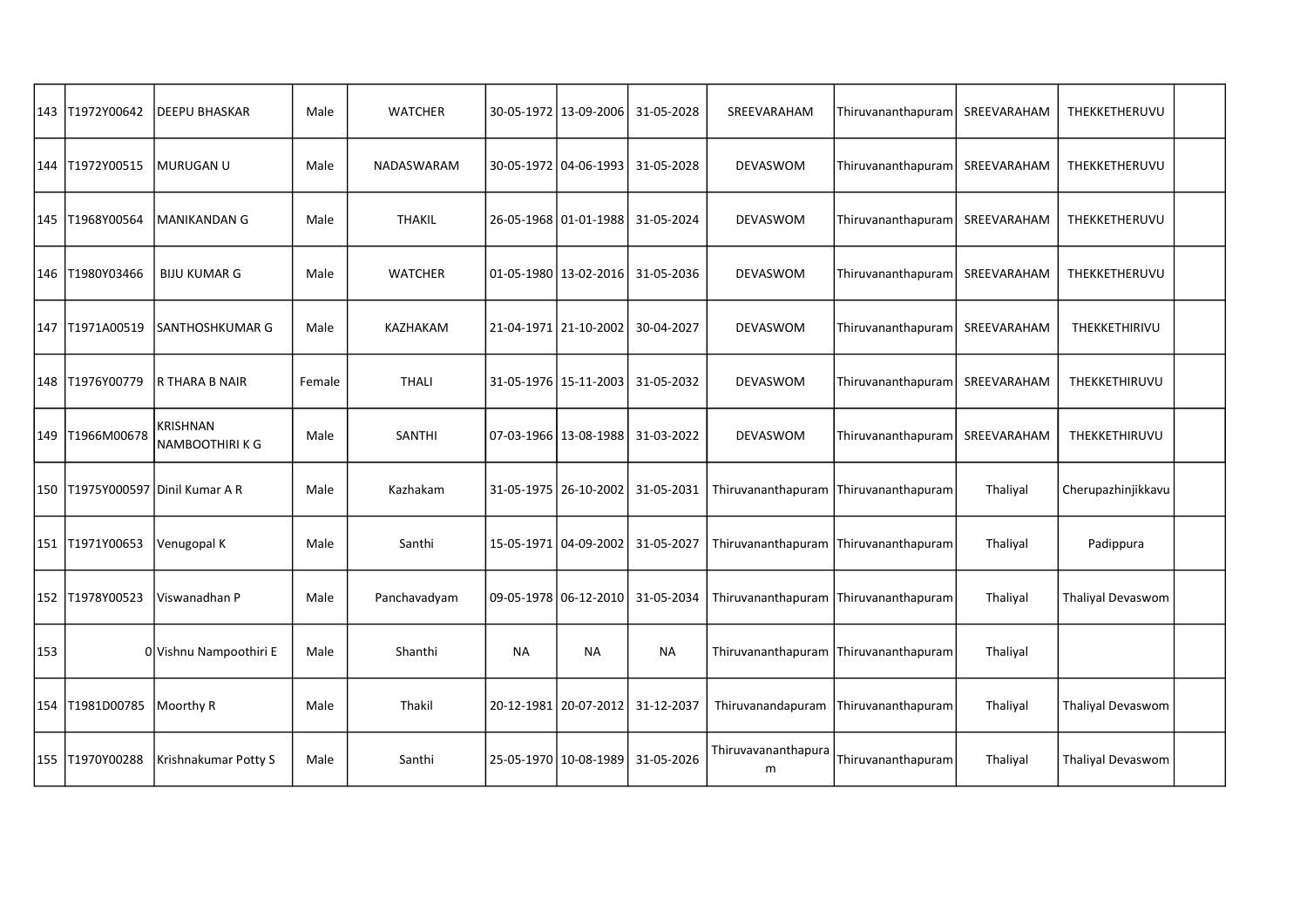|     | 156 T1968Y00782 | Krishnan E                    | Male   | Santhi           |                       | 11-05-1968 09-05-1987   | 31-05-2024 | Thiruvavananthapura<br>m              | Thiruvananthapuram | Thaliyal    | Chilanthivala<br>Devaswom |  |
|-----|-----------------|-------------------------------|--------|------------------|-----------------------|-------------------------|------------|---------------------------------------|--------------------|-------------|---------------------------|--|
| 157 |                 | Skandesh.S                    | Male   | Santhi           |                       | 15-04-1996   14-11-1996 | 30-04-2021 | Thiruvavananthapura<br>m              | Thiruvananthapuram | Thaliyal    | Cherupazhinjikkavu        |  |
|     | 158 T1981G01378 | Ranjith V                     | Male   | Kazhakam         |                       | 02-08-1981   24-09-2003 | 31-08-2037 | Thiruvavananthapura<br>m              | Thiruvananthapuram | Thaliyal    | Thaliyal Devaswom         |  |
|     | 159 T1972J00814 | Padma Kumar P                 | Male   | Thali            |                       | 02-01-1972 16-08-2012   | 31-01-2028 | Thiruvavananthapura<br>m              | Thiruvananthapuram | Thaliyal    | <b>Thaliyal Devaswom</b>  |  |
|     |                 | 160 T1992Y004851 SREEKANTH SV | Male   | Part Time Santhi |                       | 30-05-1992   27-05-2020 | 31-05-2048 | Thiruvavananthapura<br>m              | Thiruvananthapuram | Thaliyal    | Thaliyal Devaswom         |  |
|     | 161 T1981Y00767 | <b>ANAND S</b>                | Male   | Panchavadyam     |                       | 31-05-1981   17-07-2003 | 31-05-2037 | Thiruvavananthapura<br>m              | Thiruvananthapuram | Thaliyal    | <b>Thaliyal Devaswom</b>  |  |
|     | 162 T1967Y00788 | <b>HARI KUMAR K</b>           | Male   | Watcher          |                       | 25-05-1967 10-05-2002   | 31-05-2023 | Thiruvavananthapura<br>m              | Thiruvananthapuram | Thaliyal    | Thaliyal Devaswom         |  |
|     | 163 T1969Y00567 | <b>SADANANDAN NAIR</b>        | Male   | Watcher          |                       | 20-05-1969 09-05-2003   | 31-05-2025 | Thiruvavananthapura<br>m              | Thiruvananthapuram | Thaliyal    | <b>Thaliyal Devaswom</b>  |  |
|     | 164 T1979Y01242 | Kumari Veena M                | Female | Thali            |                       | 30-05-1979   05-10-2015 | 31-05-2035 | Thiruvananthapuram Thiruvananthapuram |                    | Thaliyal    | Thaliyalf Devaswom        |  |
|     | 165 T1983Y00787 | Rajeev Kumar B                | Male   | Watcher          |                       | 23-05-1983   21-02-2006 | 31-05-2039 | Devaswom                              | Thiruvananthapuram | Thiruvallam | Thiruvallam               |  |
|     | 166 T1973F00612 | JAYAPRAKASH A                 | Male   | Shanthi          |                       | 10-02-1973   24-12-1999 | 28-02-2029 | Devaswom                              | Thiruvananthapuram | Thiruvallam | Thiruvallam               |  |
|     | 167 T1983Y00607 | <b>PRAMOD P</b>               | Male   | Panchavadhyam    |                       | 25-05-1983 03-07-2003   | 31-05-2039 | Devaswom                              | Thiruvananthapuram | Thiruvallam | Thiruvallam               |  |
|     | 168 T1982Y00651 | <b>RAGEETH VR</b>             | Male   | Nadaswaram       | 01-05-1982 02-07-2003 |                         | 30-04-2038 | Devaswom                              | Thiruvananthapuram | Thiruvallam | Thiruvallam               |  |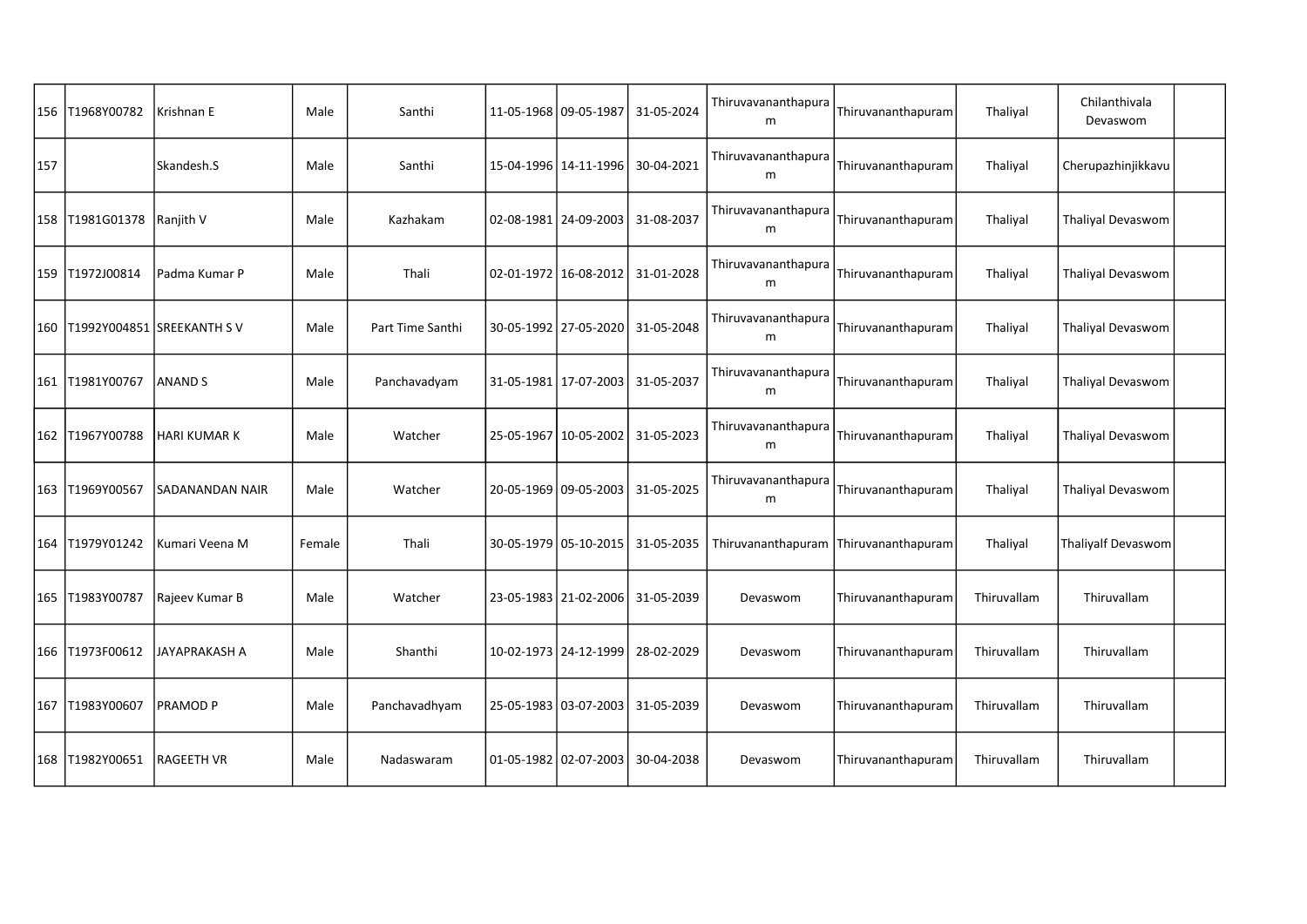| 169 T1972A00672          | PRAVEEN KUMAR KV                 | Male   | Purohithan             | 14-04-1972   29-06-2005 | 30-04-2028                           | Devaswom | Thiruvananthapuram | Thiruvallam | Thiruvallam |  |
|--------------------------|----------------------------------|--------|------------------------|-------------------------|--------------------------------------|----------|--------------------|-------------|-------------|--|
| 170 T1971M00655 Kannan g |                                  | Male   | Thakil                 |                         | 20-03-1971   04-07-2003   31-03-2027 | Devaswom | Thiruvananthapuram | Thiruvallam | Thiruvallam |  |
| 171 T1980Y00775          | <b>SINDHUR</b>                   | Female | Thali                  | 30-05-1980   11-07-2006 | 31-05-2036                           | Devaswom | Thiruvananthapuram | Thiruvallam | Thiruvallam |  |
| 172   T1985Y00583        | <b>SREENATH S</b>                | Male   | Shanti                 | 11-05-1985   27-06-2005 | 31-05-2041                           | Devaswom | Thiruvananthapuram | Thiruvallam | Thiruvallam |  |
| 173 T1967J00615          | JAYAKIMARI TR                    | Female | Thali                  |                         | 14-01-1967   27-02-2003   31-01-2023 | Devaswom | Thiruvananthapuram | Thiruvallam | Thiruvallam |  |
| 174 D1973Y0035           | <b>SANDHYA SS</b>                | Female | Administrative officer |                         | 30-05-1973   18-09-2003   31-05-2029 | Devaswom | Thiruvananthapuram | Thiruvallam | Thiruvallam |  |
| 175   T1966J00536        | <b>REGUNATHAN NAIR S</b>         | Male   | Watcher                | 09-01-1966   12-08-2011 | 31-01-2022                           | Devaswom | Thiruvananthapuram | Thiruvallam | Thiruvallam |  |
| 176   T1969A00650        | lvinod kumar k                   | Male   | <b>WATCHER</b>         | 12-04-1969   15-03-1999 | 30-04-2025                           | Devaswom | Thiruvananthapuram | Thiruvallam | Thiruvallam |  |
| 177   T1969Y00608        | ARUN KUMAR S                     | Male   | Watcher                |                         | 30-05-1969   06-01-1992   31-05-2025 | Devaswom | Thiruvananthapuram | Thiruvallam | Thiruvallam |  |
| 178 T1966D04835          | SANKARAN<br><b>NAMPOOTHIRI N</b> | Male   | Santhi                 |                         | 21-12-1966   08-03-1986   31-12-2022 | Devaswom | Thiruvananthapuram | Thiruvallam | Thiruvallam |  |
| 179   T1976Y00716        | <b>SHAJU A</b>                   | Male   | Kazhakam               |                         | 14-05-1976   24-03-1999   31-05-2032 | Devaswom | Thiruvananthapuram | Thiruvallam | Thiruvallam |  |
| 180 T1977Y1677           | <b>MANU KUMAR ME</b>             | Male   | Santhi                 |                         | 25-05-1977   10-04-2001   31-05-2033 | Devaswom | Thiruvananthapuram | Thiruvallam | Thiruvallam |  |
| 181   T1977A00630        | AJESH KUMAR GS                   | Male   | Panchavadyam           | 25-04-1977 08-07-2003   | 30-04-2033                           | Devaswom | Thiruvananthapuram | Thiruvallam | Thiruvallam |  |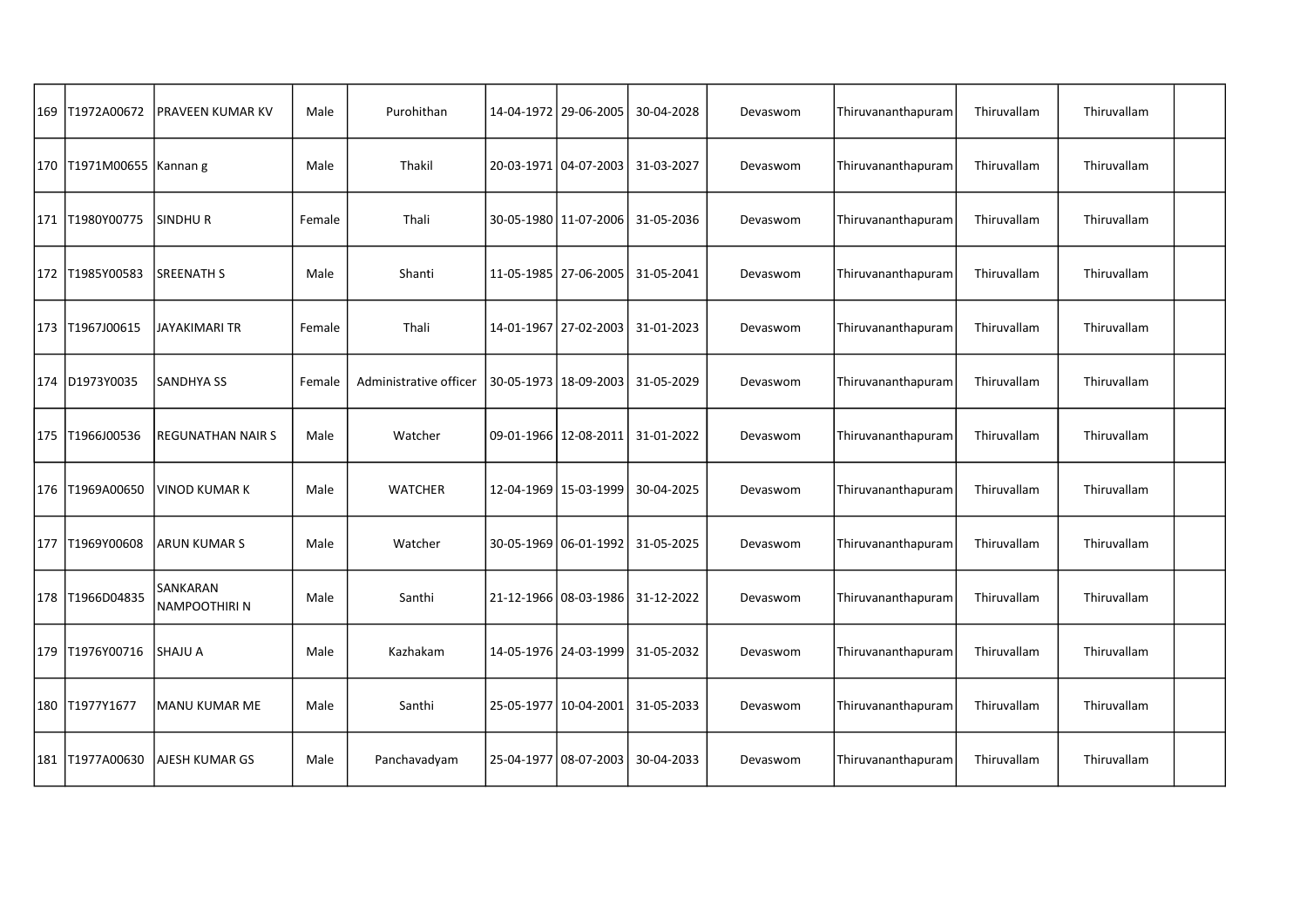|     | 182 T1968A00681                    | J Sankaran potty  | Male   | Keezhsanthi | 04-04-1968   10-08-1995 | 30-04-2024                           | Sreekandeswaram | Thiruvananthapuram | Thiruvananthapu<br>ram | Sreekandeswaram |  |
|-----|------------------------------------|-------------------|--------|-------------|-------------------------|--------------------------------------|-----------------|--------------------|------------------------|-----------------|--|
|     | 183 T1967A00544                    | N NARAYANAN POTTY | Male   | Keezhsanthi | 19-04-1967   01-01-1992 | 30-04-2023                           | Sreekandeswaram | Thiruvananthapuram | Thiruvananthapu<br>ram | Sreekandeswaram |  |
|     | 184 T1982700533                    | P subramaniyam    | Male   | Keezhsanthi | 25-05-1982   11-03-2009 | 31-05-2038                           | Sreekandeswaram | Thiruvananthapuram | Thiruvananthapu<br>ram | Sreekandeswaram |  |
|     | 185   T1968Y02401                  | Vinod Kumar G     | Male   | Kazhakam    | 15-05-1968   25-09-2003 | 31-05-2024                           | Sreekandeswaram | Thiruvananthapuram | Thiruvananthapu<br>ram | Sreekandeswaram |  |
| 186 |                                    | 0 Janamma         | Female | Thali       | 05-06-1968   27-06-2001 | 30-06-2024                           | Sreekandeswaram | Thiruvananthapuram | Thiruvananthapu<br>ram | Sreekandeswaram |  |
|     | 187   T1986M01639   Mukesh M.S     |                   | Male   | Mahout      |                         | 12-03-1986   16-03-2012   31-03-2042 | Sreekandeswaram | Thiruvananthapuram | Thiruvananthapu<br>ram | Sreekandeswaram |  |
|     | 188 T1985Y03171                    | Prabhakaran Nair  | Male   | Mahout      |                         | 15-05-1969 06-12-1996 31-05-2025     | Sreekandeswaram | Thiruvananthapuram | Thiruvananthapu<br>ram | Sreekandeswaram |  |
|     | 189 T1984705251                    | B Gireesh         | Male   | Keezhsanthi |                         | 28-06-1984   12-01-2013   31-05-2040 | Sreekandeswaram | Thiruvananthapuram | Thiruvananthapu<br>ram | Sreekandeswaram |  |
|     | 190   T1970700586                  | IR GANESH         | Male   | Watcher     |                         | 31-05-1970   05-12-1988   31-05-2026 | Sreekandeswaram | Thiruvananthapuram | Thiruvananthapu<br>ram | Sreekandeswaram |  |
|     | 191   T1970F00574                  | lS GOPAKUMARAN    | Male   | Watcher     | 08-02-1970 03-03-2004   | 28-02-2026                           | Sreekandeswaram | Thiruvananthapuram | Thiruvananthapu<br>ram | Sreekandeswaram |  |
|     | 192   T1972y00623                  | B Udaya Kumar     | Male   | Watcher     | 08-05-1972 04-03-2004   | 31-05-2028                           | Sreekandeswaram | Thiruvananthapuram | Thiruvananthapu<br>ram | Sreekandeswaram |  |
|     | 193 1974 y 00625                   | A P GOPI KRISHNAN | Male   | Thakil      |                         | 28-05-1974   07-12-2010   31-05-2030 | Sreekandeswaram | Thiruvananthapuram | Thiruvananthapu<br>ram | Sreekandeswaram |  |
|     | 194   T1985 u 01818   S Arun Kumar |                   | Male   | Kazhakam    | 27-06-1985 31-01-2006   | 30-06-2041                           | Sreekandeswaram | Thiruvananthapuram | Thiruvananthapu<br>ram | Sreekandeswaram |  |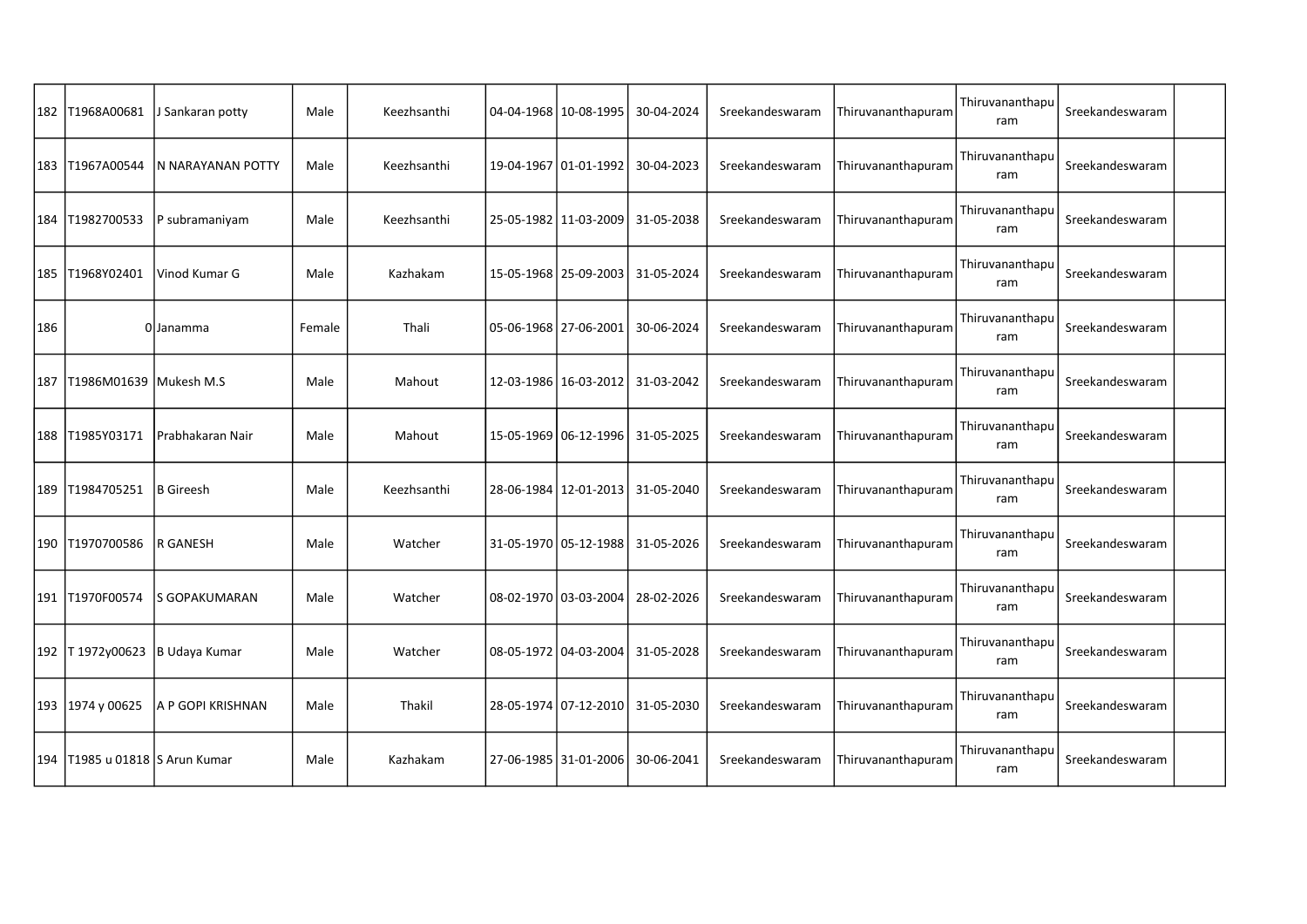|     | 195   T1967A00577         | K Latha kumari                        | Female | Thali                                                  | 28-04-1967   18-03-1999 | 30-04-2023                           | Sreekandeswaram | Thiruvananthapuram | Thiruvananthapu<br>ram | Sreekandeswaram |  |
|-----|---------------------------|---------------------------------------|--------|--------------------------------------------------------|-------------------------|--------------------------------------|-----------------|--------------------|------------------------|-----------------|--|
|     | 196 T1980y00578           | A Rohini                              | Female | Thali                                                  | 10-05-1980   13-04-2002 | 31-05-2036                           | Sreekandeswaram | Thiruvananthapuram | Thiruvananthapu<br>ram | Sreekandeswaram |  |
|     |                           | 197   T1984 yo2127   V G MAHESH KUMAR | Male   | Pathram theppu                                         | 25-05-1984 03-11-2005   | 31-05-2040                           | Sreekandeswaram | Thiruvananthapuram | Thiruvananthapu<br>ram | Sreekandeswaram |  |
|     | 198   T1982Y04799         | KRISHNA PRAMOD K                      | Male   | SANTHI                                                 | 20-05-1982   17-10-2003 | 31-05-2038                           | DEVASWOM        | Thiruvananthapuram | VALIYASALA             | AARYASALA       |  |
|     | 199 D1992G05444 ANOOP G S |                                       | Male   | STRONG ROOM GUARD   23-08-1992   12-05-2021            |                         | 31-08-2048                           | VALIYASALA      | Thiruvananthapuram | VALIYASALA             | VALIYASALA      |  |
|     | 200 D1977Y01251           | Gopakumar K.P                         | Male   | STRONG ROOM GUARD 14-05-1977   17-11-1997   31-05-2033 |                         |                                      | VALIYASALA      | Thiruvananthapuram | VALIYASALA             | VALIYASALA      |  |
|     | 201 D1994D05361           | Abhijith M                            | Male   | STRONG ROOM GUARD   21-12-1994   10-05-2021            |                         | 31-12-2050                           | VALIYASALA      | Thiruvananthapuram | VALIYASALA             | VALIYASALA      |  |
|     | 202 D1984A02307           | Shyam T.S                             | Male   | STRONG ROOM GUARD   25-04-1984   14-11-2005            |                         | 30-04-2040                           | VALIYASALA      | Thiruvananthapuram | VALIYASALA             | VALIYASALA      |  |
| 203 |                           | OlShibin V.S                          | Male   | Shanthi                                                |                         |                                      | VALIYASALA      | Thiruvananthapuram | VALIYASALA             | VALIYASALA      |  |
| 204 |                           | 0 Ajith Kumar A                       | Male   | Thakil                                                 |                         | 27-05-1985 31-10-2014 31-05-2041     | VALIYASALA      | Thiruvananthapuram | VALIYASALA             | VALIYASALA      |  |
|     |                           | 205   T1981M00772   JAYALAKSHMI S     | Female | <b>THALI</b>                                           |                         | 07-03-1981   06-10-2012   31-03-2037 | DEVASWOM        | Thiruvananthapuram | VALIYASHALA            | AARIYASHALA     |  |
|     | 206 T1972Y03015           | <b>KRISHNAKUMAR SS</b>                | Male   | <b>THALI</b>                                           |                         | 31-05-1972 09-02-2016 31-05-2028     | DEVASWOM        | Thiruvananthapuram | VALIYASHALA            | VALIYASHALA     |  |
|     | 207 T1973Y00223           | SAJIKUMAR B                           | Male   | KAZHAKAM                                               | 05-05-1973   24-03-2006 | 31-05-2029                           | <b>DEVASWOM</b> | Thiruvananthapuram | VALIYASHALA            | VALIYASHALA     |  |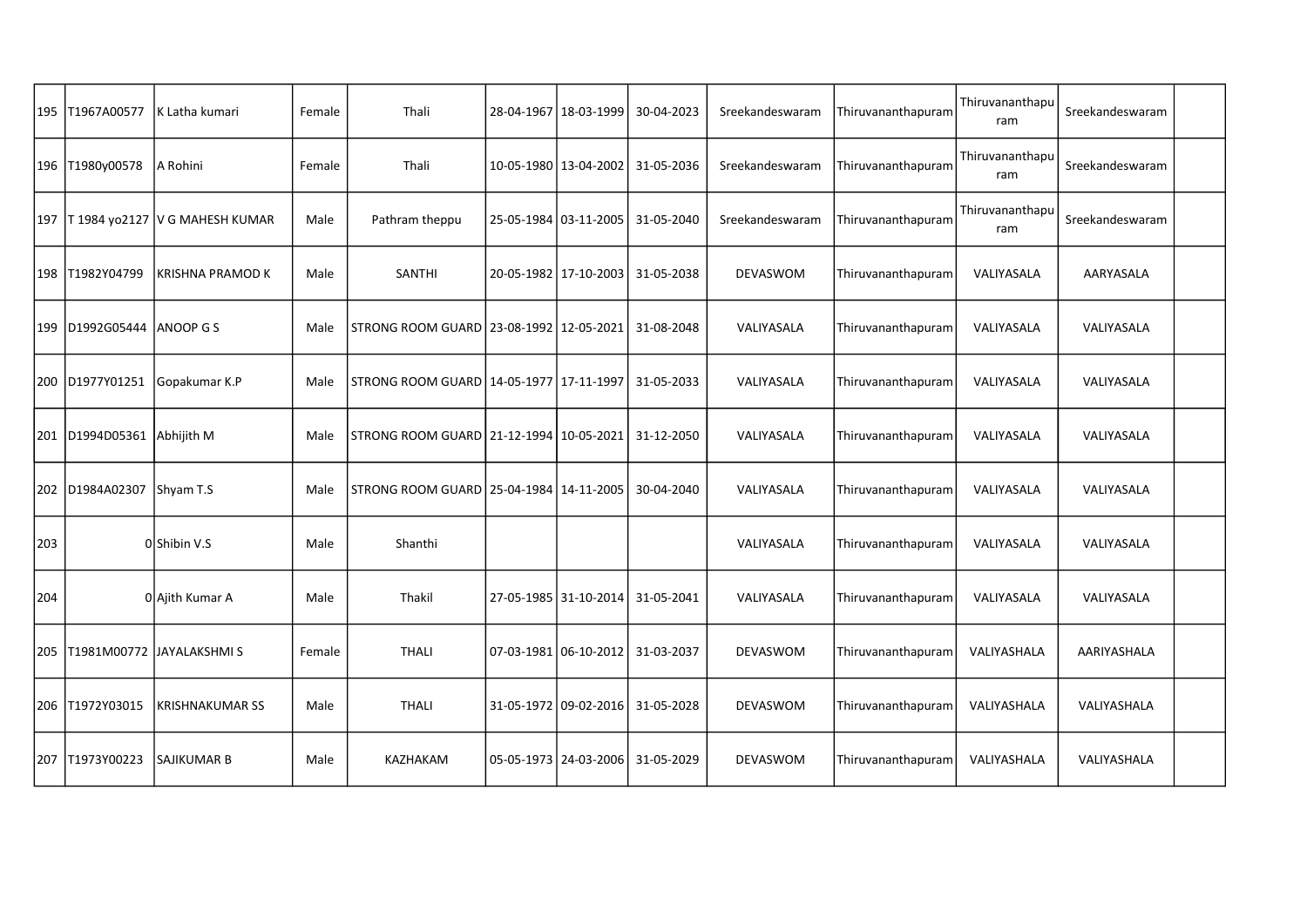| 208 T1978Y01487                 | <b>SIVAKUMAR S</b>         | Male   | <b>SANTHI</b>    | 28-05-1978   11-07-2001 | 31-05-2034                           | DEVASWOM                           | Thiruvananthapuram | VALIYASHALA               | VALIYASHALA                                |  |
|---------------------------------|----------------------------|--------|------------------|-------------------------|--------------------------------------|------------------------------------|--------------------|---------------------------|--------------------------------------------|--|
| 209 T1974A03080                 | lsunil kumar M             | Male   | <b>WATCHER</b>   | 07-04-1974   11-11-1999 | 30-04-2030                           | <b>DEVASWOM</b>                    | Thiruvananthapuram | VALIYASHALA               | VALYASHALA                                 |  |
| 210   T1978M00514   SHALINI C V |                            | Female | <b>THALI</b>     | 11-03-1978   22-07-1999 | 31-03-2034                           | DEVASWOM                           | Thiruvananthapuram | VALIYASHALA               | VALYASHALA                                 |  |
| 211  T1967D04702                | Raman P                    | Male   | Part Time Santhi | 25-12-1987   22-02-2019 | 31-12-2043                           | Devasowm                           | Thiruvananthapuram | valiyaudayadicha<br>puram | kavinkulangara                             |  |
| 212 T1978Y00852                 | <b>SUDHEESH KARTHA J S</b> | Male   | Watcher          |                         | 31-05-1978   29-08-2003   31-05-2035 | valiyaudayadichapura<br>m devaswom | Thiruvananthapuram | valiyaudayadicha<br>puram | valiyaudayadichapu<br>ram                  |  |
| 213 T1967Y00528                 | VIJAYAKUMARAN NAIR         | Male   | Watcher          |                         | 10-05-1967 01-11-1988 31-05-2023     | valiyaudayadichapura<br>m devasowm | Thiruvananthapuram | valiyaudayadicha<br>puram | valiyaudayadichapu<br>ram                  |  |
| 214 T1979Y03348                 | <b>ARUNKUMAR S</b>         | Male   | Santhi           | 06-05-1979   25-06-2005 | 31-05-2036                           | Devasom                            | Thiruvananthapuram | valiyaudayadicha<br>puram | valiyaudayadichapu<br>ram                  |  |
| 215 T1967Y01738                 | <b>SUMAS</b>               | Female | Thali            |                         | 12-05-1967 30-07-2012 31-05-2024     | Devasowm                           | Thiruvananthapuram | valiyaudayadicha<br>puram | valiyaudayadichapu<br>ram                  |  |
| 216   T1969M00946   SINDHU S    |                            | Female | Thali            |                         | 01-03-1969   26-04-2002   31-03-2026 | Devasom                            | Thiruvananthapuram | puram                     | valiyaudayadicha valiyaudayadichapu<br>ram |  |
| 217 T1970Y00936                 | ISREENIVASAN POTTY S       | Male   | Santhi           |                         | 04-05-1970 01-10-1993 31-05-2027     | Devasom                            | Thiruvananthapuram | valiyaudayadicha<br>puram | valiyaudayadichapu<br>ram                  |  |
| 218 T1976F01640                 | <b>SUBHAS</b>              | Female | Kazhakom         | 24-02-1976 19-01-2011   | 29-02-2032                           | Devasowm                           | Thiruvananthapuram | valiyaudayadicha<br>puram | valiyaudayadichapu<br>ram                  |  |
| 219 T1980Y01489                 | <b>KRISHNA KUMAR S</b>     | Male   | <b>SANTHI</b>    | 22-05-1980 05-10-2006   | 31-05-2036                           | <b>DEVASWOM</b>                    | Thiruvananthapuram | VALYASHALA                | ARYASHALA                                  |  |
| 220 T1969U00647                 | RADHAKRISHNAN NAIR<br>B.K  | Male   | <b>WATCHER</b>   | 01-06-1969   13-07-1994 | 30-06-2025                           | <b>DEVASWOM</b>                    | Thiruvananthapuram | VALYASHALA                | ARYASHALA                                  |  |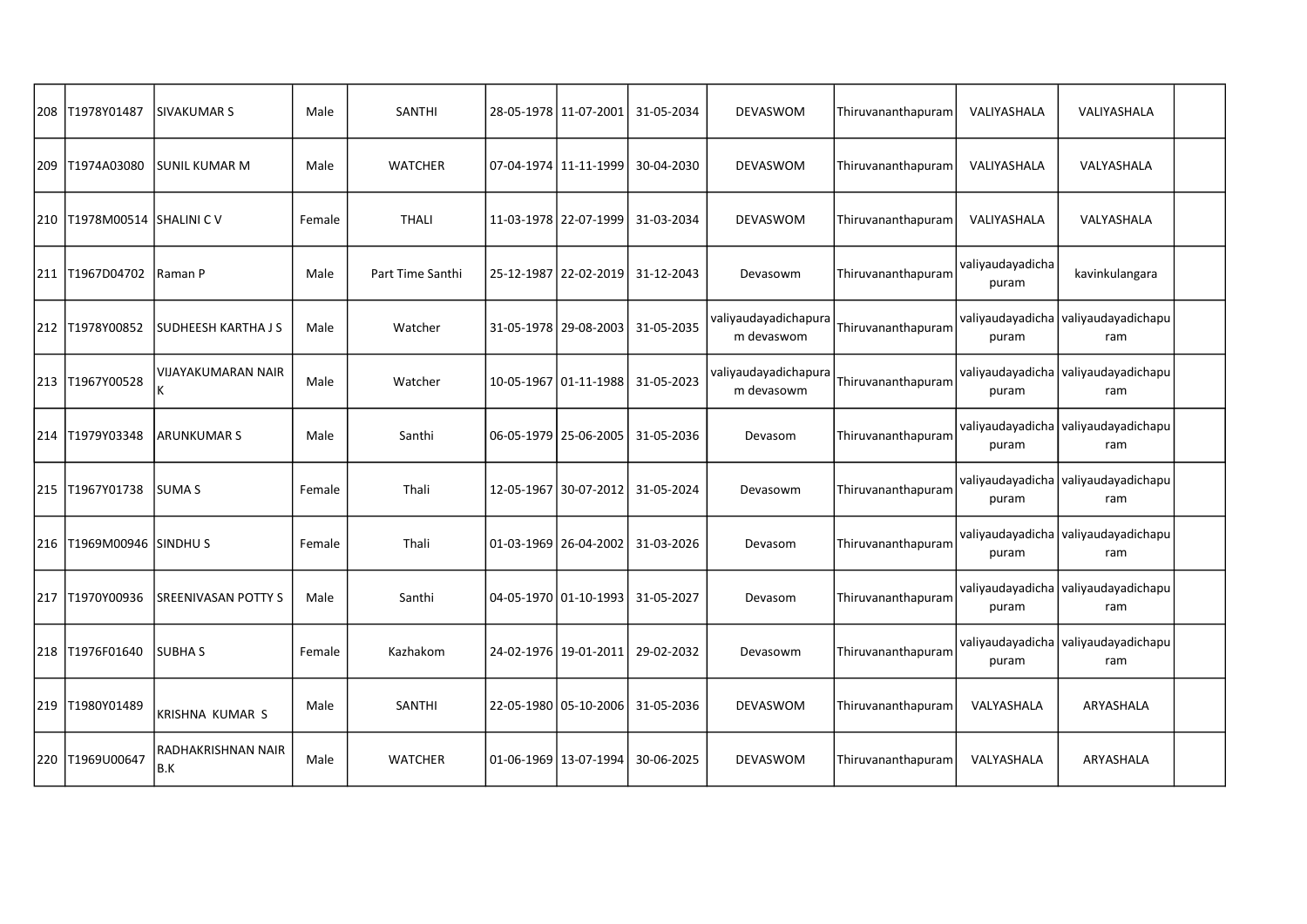|     | 221  T1990Y02103 | <b>GIRI SHANKARSS</b>            | Male   | <b>THALI</b>                              | 27-05-1990 16-08-2021   | 31-05-2046 | DEVASWOM                                            | Thiruvananthapuram | VALYASHALA | ARYASHALA  |  |
|-----|------------------|----------------------------------|--------|-------------------------------------------|-------------------------|------------|-----------------------------------------------------|--------------------|------------|------------|--|
|     |                  |                                  |        |                                           |                         |            |                                                     |                    |            |            |  |
|     | 222 T1967Y00633  | MOHANDAS M.S                     | Male   | <b>SANTHI</b>                             | 18-05-1967 12-05-1993   | 31-05-2023 | DEVASWOM                                            | Thiruvananthapuram | VALYASHALA | VALYASHALA |  |
|     |                  | 223   T1981MO2726   DEEPAK M DAS | Male   | <b>THALI</b>                              | 09-03-1981 08-02-2016   | 31-03-2037 | DEVASWOM                                            | Thiruvananthapuram | VALYASHALA | VALYASHALA |  |
|     | 224 T1977Y01735  | <b>VINOJ KUMAR V</b>             | Male   | KAZHAKAM                                  | 16-05-1977   29-12-1999 | 31-05-2033 | DEVASWOM                                            | Thiruvananthapuram | VALYASHALA | VALYASHALA |  |
| 225 |                  | OR U SANJEEV                     | Male   | KAZHAKAM                                  | 31-05-1968 09-11-1989   | 31-05-2024 | DEVASWOM                                            | Thiruvananthapuram | VALYASHALA | VALYASHALA |  |
|     | 226 T1981Y04521  | <b>SUJITH S</b>                  | Male   | SANTHI                                    | 30-05-1981   26-11-2011 | 31-05-2037 | DEVASWOM                                            | Thiruvananthapuram | VALYASHALA | VALYASHALA |  |
|     | 227 T1981M00772  | <b>GOPALAKRISHNAN</b><br>POTTY N | Male   | SANTHI                                    | 30-11-1965   16-11-1984 | 30-11-2021 | DEVASWOM                                            | Thiruvananthapuram | VALYASHALA | VALYASHALA |  |
|     | 228 D1967Y00492  | <b>SAJIN S R</b>                 | Male   | ASSISTANT DEVASWOM<br><b>COMMISSIONER</b> | 21-05-1967 06-04-1995   | 31-05-2023 | <b>ASSISTANT</b><br>DEVASWOM<br>COMMISSIONER        | Thiruvananthapuram |            |            |  |
|     | 229 D1969Y00990  | <b>RAJEEV KUMAR R</b>            | Male   | <b>HIGHER GRADE PEON</b>                  | 25-05-1969 07-11-1993   | 31-05-2025 | ASSISTANT<br><b>DEVASWOM</b><br><b>COMMISSIONER</b> | Thiruvananthapuram |            |            |  |
|     | 230 D1978U00326  | UNNIKRISHNAN NAIR M              | Male   | <b>JUNIOR</b><br>SUPERINTENDENT           | 06-06-1978 09-04-2012   | 30-06-2034 | <b>ASSISTANT</b><br>DEVASWOM<br>COMMISSIONER        | Thiruvananthapuram |            |            |  |
|     | 231 D1989N00239  | <b>GEETHU MOHAN</b>              | Female | <b>HEAD CLERK</b>                         | 24-11-1989 13-07-2015   | 30-11-2045 | <b>ASSISTANT</b><br>DEVASWOM<br>COMMISSIONER        | Thiruvananthapuram |            |            |  |
|     | 232 D1992Y05362  | ANOOP V S                        | Male   | LD CLERK                                  | 25-05-1992 24-06-2021   | 31-05-2048 | <b>ASSISTANT</b><br>DEVASWOM<br><b>COMMISSIONER</b> | Thiruvananthapuram |            |            |  |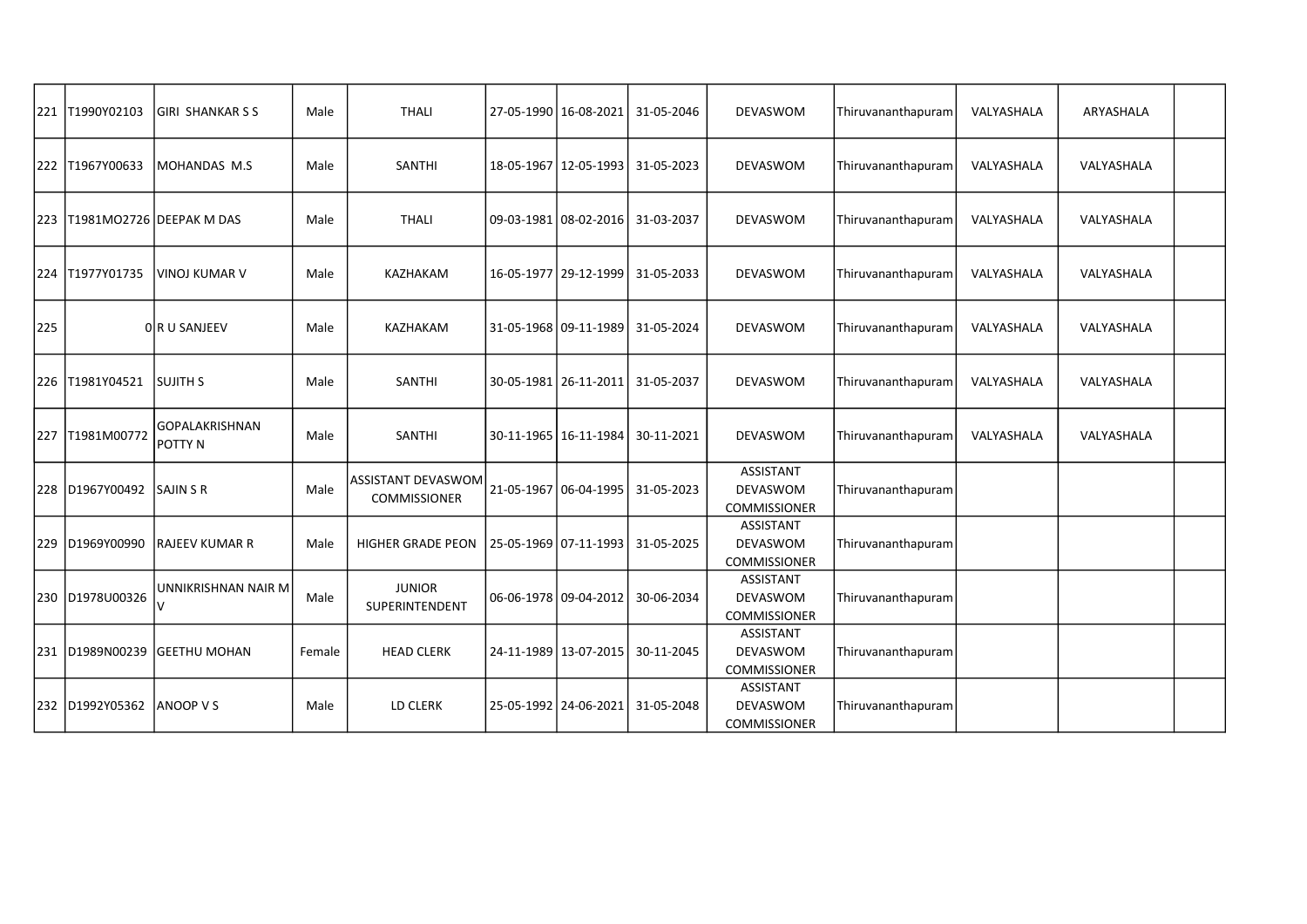## Deputy Devaswom Commissioner Office, Thiruvananthapuram

| <b>Office</b>                                                 |
|---------------------------------------------------------------|
|                                                               |
| Deputy Devaswom<br>Commissioner Office,<br>Thiruvananthapuram |
|                                                               |
| Deputy Devaswom<br>Commissioner Office,<br>Thiruvananthapuram |
|                                                               |
| Deputy Devaswom<br>Commissioner Office,<br>Thiruvananthapuram |
|                                                               |
| Deputy Devaswom<br>Commissioner,<br>Thiruvananthapuram.       |
|                                                               |